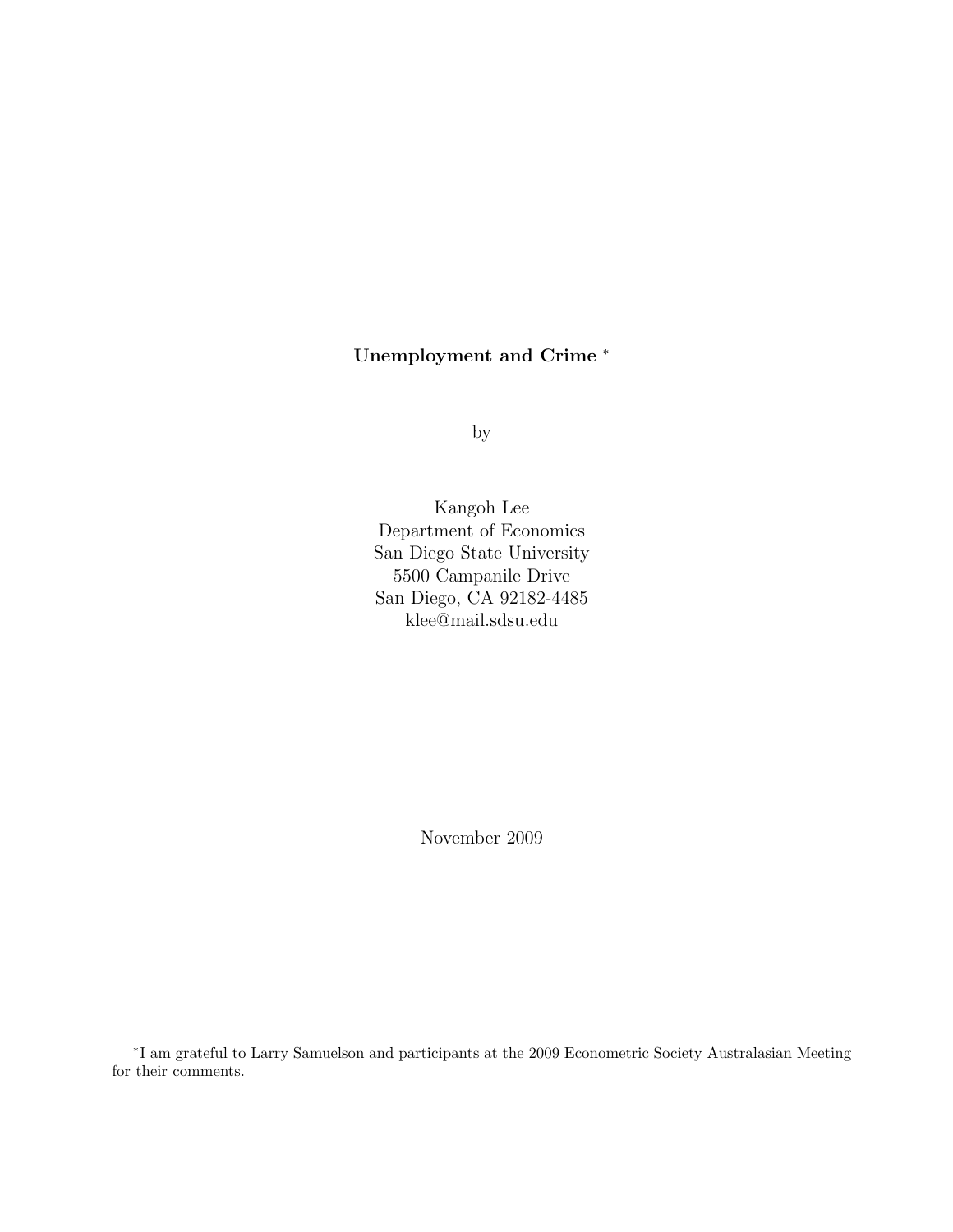## Abstract

This paper analyzes the effect of an increase in the unemployment rate on the crime rate in a model where individuals choose to be a worker or a criminal. The effect depends on the apprehension rate. The effect of unemployment on crime tends to be negative at a lower apprehension rate, but positive at a higher one. Unemployment insurance generosity does not necessarily reduce the crime rate, and the effect of generosity on crime depends again on the apprehension rate.

Keywords: unemployment; crime; apprehension; unemployment insurance

JEL classification: J64, K42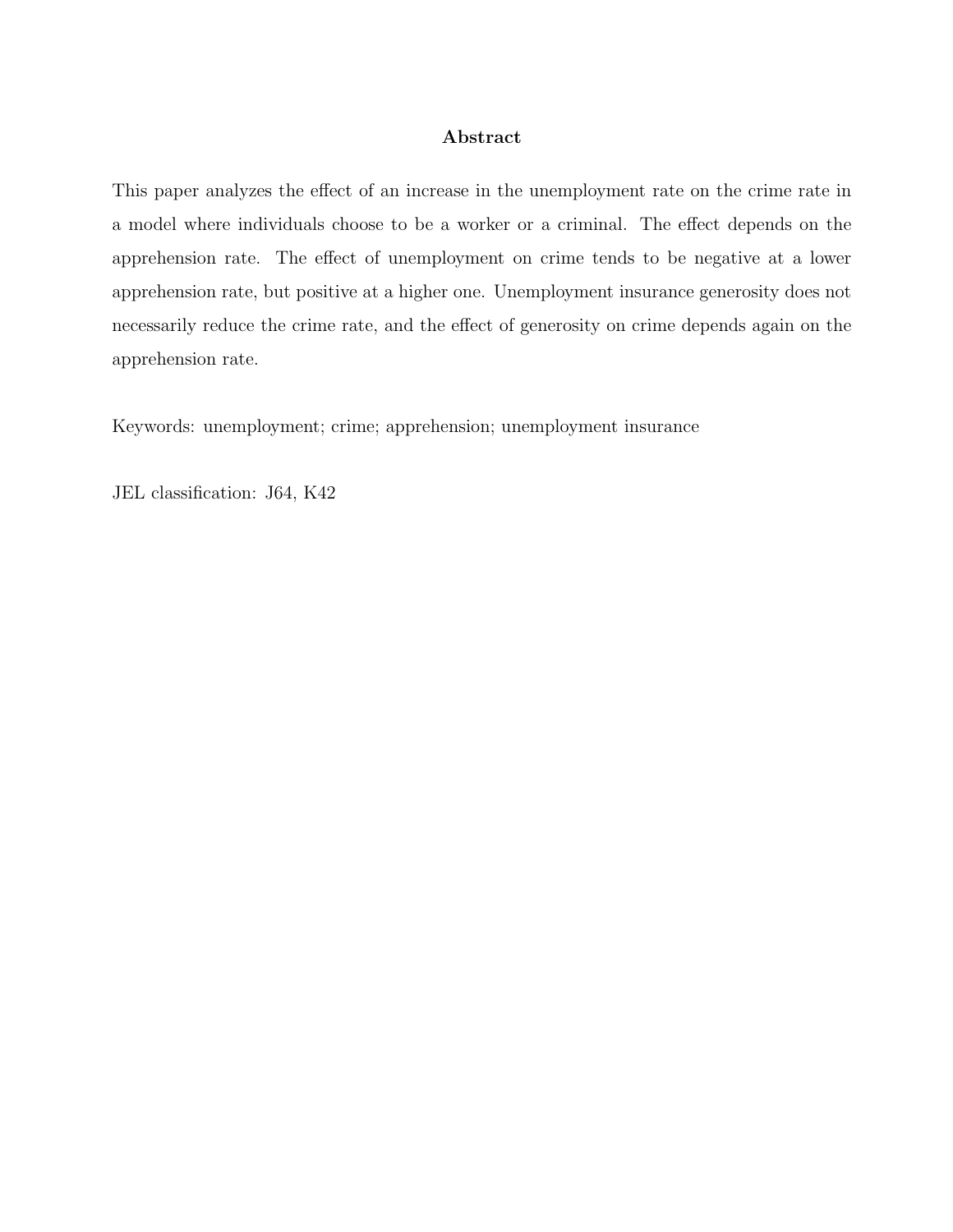## Unemployment and Crime

#### 1. Introduction

Microeconomic models of crime predict that an increase in the unemployment rate decreases the opportunity cost of crime, increasing the crime rate (Becker (1967) and Ehrlich (1973)). However, unlike this prediction, a large body empirical research on the issue has shown that the effect of an increase in the unemployment rate on the crime rate is positive but small, and sometimes insignificant, and sometimes even negative for some types of property crimes (for example, Long and Witte (1981), Levitt (1996), Entorf and Spengler (2000), Rafael and Winter-Ebmer (2001), Gould et al.  $(2002)$ ).<sup>1</sup> The empirical relationship between unemployment and crime thus appears to be inconclusive at best. In response to this intriguing inconsistency between theory and empirical findings, sociologists proposed a new argument. In particular, Cantor and Land (1985) argue that an increase in unemployment could not only increase motivation for crime but also decrease opportunity for crime, making the effect of unemployment on crime ambiguous. However, there appears to be no attempt to formalize this type of trade-off in an economic framework, and this paper makes such an attempt in a simple model and provides a guidance for empirical studies.

All individuals work in the legal sector. Individuals differ in their earnings ability or wages when employed, but they may be unemployed with some probability. In addition, individuals can commit a crime, theft or transfer of income from a victim to a criminal. Criminals can be apprehended with some probability. If apprehended, criminals lose jobs. Individuals decide whether to be a criminal by comparing payoffs. The economic advantage of a worker (non-criminal) over a criminal is that the worker enjoys a full income from employment, as the worker will not be apprehended. The advantage of a criminal is that the criminal enjoys an additional income from theft. The advantage of a worker increases with earnings ability, but the advantage of a criminal is independent of earning ability. Thus, low-wage earners become criminals. When the probability of unemployment increases, it lowers the opportunity cost of becoming a criminal, the expected wage of the legitimate sector. At the same time, the reduced wages lower the return to crime, because a criminal steals from others' income. As a result, an increase in the unemployment rate may increase or decrease the crime rate. This

<sup>1</sup>Freeman (1999) provides a survey of the literature.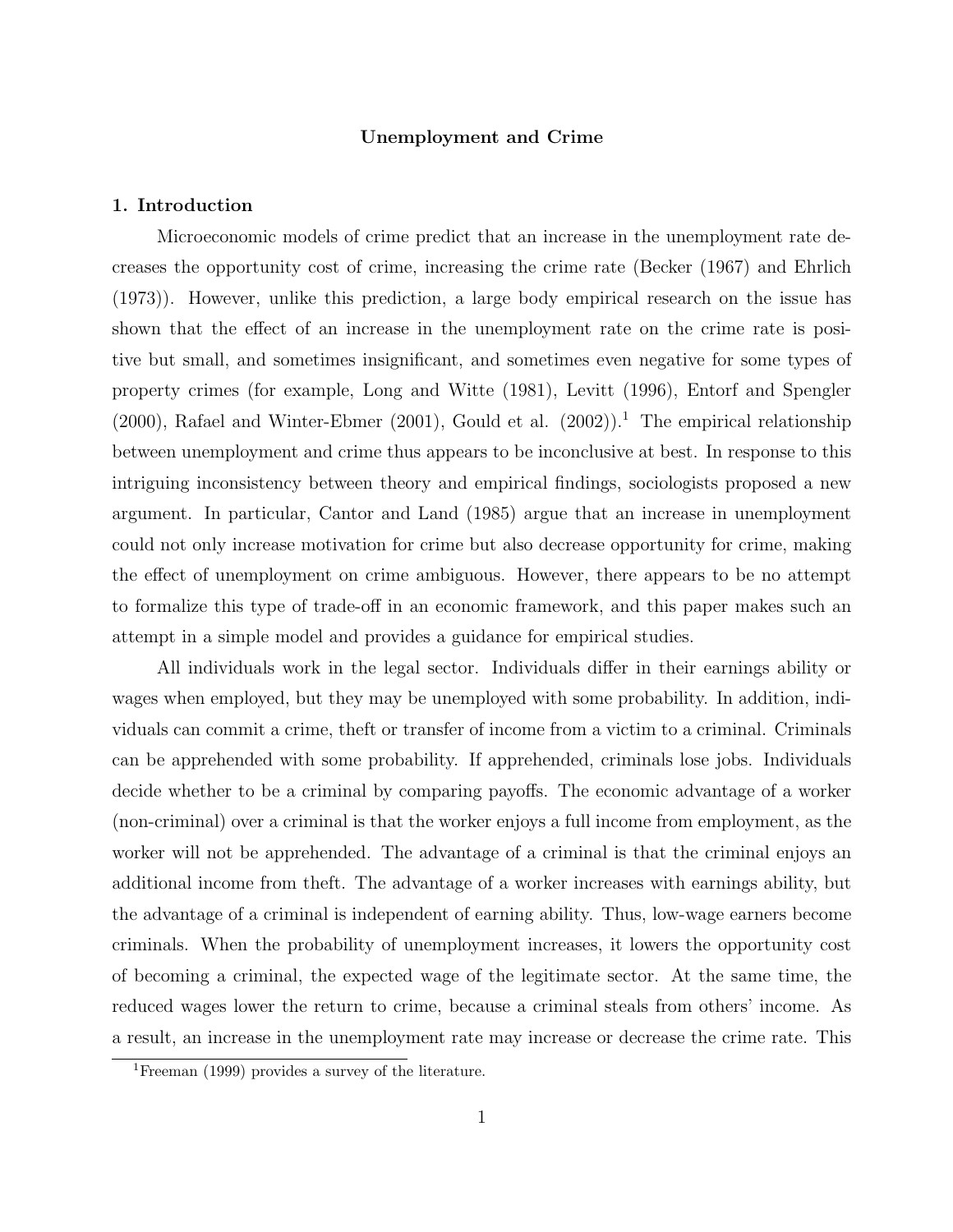ambiguity may explain the inconclusive evidence on the relationship between unemployment and crime in the empirical literature.

The trade-off between the opportunity cost of crime and the return to crime depends on a number of parameters in the model. In particular, the trade-off hinges on the apprehension rate. An increase in the unemployment rate tends to decrease the crime rate at a lower apprehension rate, but it tends to increase the crime rate at a higher apprehension rate. The intuition is that a lower apprehension rate makes the return to crime greater and the opportunity cost smaller. Since an increase in the unemployment rate decreases both the return and the opportunity cost, it decreases the return to crime maximally and the opportunity cost minimally at a lower apprehension rate, discouraging crimes. A higher apprehension rate has the opposite effect on the relationship between unemployment and crime. This dependence of the comparative static result on the apprehension rate is consistent with extant empirical findings. In Gould et al. (2002), the effect of unemployment on crime when the apprehension rate is included as an independent variable in their regression differs from that when it is not included. In particular, the effects on some types of crimes become negative, as discussed below.

Given the role that the apprehension rate plays in determining the effect of unemployment on crime, the analysis considers the choice of the apprehension rate. An increase in the apprehension rate decreases the crime rate and hence benefits both workers and criminals (a criminal can be robbed by another criminal), because both of them keep more of their incomes due to a lower crime rate. An increase in the apprehension rate, however, additionally reduces the return to crime. Criminals thus desire a lower level of apprehension rate than workers. As a result, workers' desired level of the apprehension rate exceeds the efficient level when the planner cares about both workers' and criminals' welfare. If the planner cares only about workers' welfare, the opposite holds. The reason is that social welfare increases with the number of workers. The planner thus wishes to increase the number of workers by increasing the apprehension rate while each worker does not care about the well-being of those additional workers. As a result, the planner sets the apprehension rate at a level higher than workers desire.

When unemployment insurance is added, it does not qualitatively alter the relationship between unemployment and crime in that the relationship depends on the apprehension rate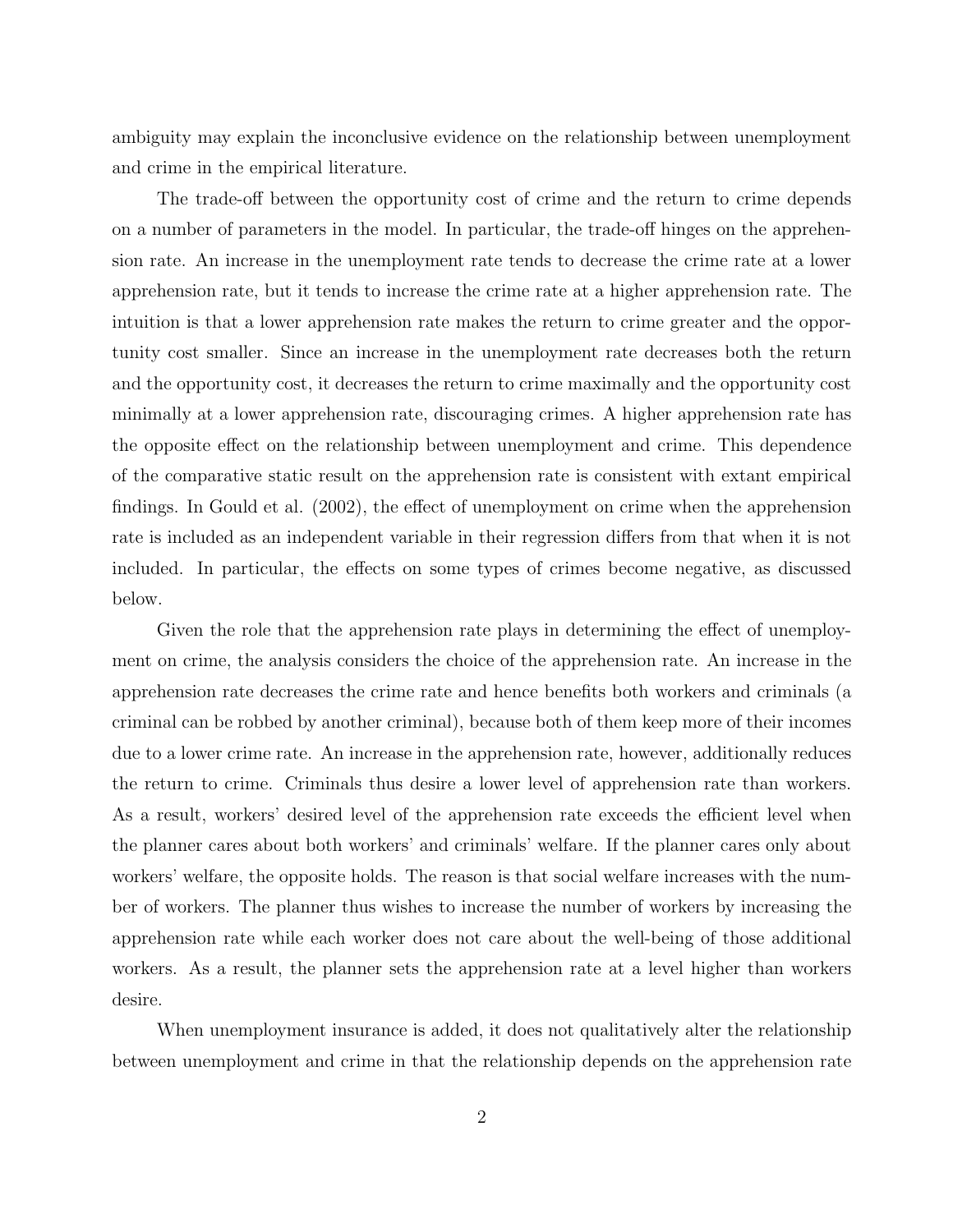in the same manner it did in the absence of unemployment insurance. The reason is that even with the presence of unemployment insurance, an increase in unemployment decreases both the opportunity cost of crime and the return to crime. While unemployment insurance does not change the relationship between unemployment and crime, unemployment insurance benefits, measured by the replacement rate, may serve as an instrument to reduce the crime rate. In particular, unemployment insurance generosity reduces the crime rate when the apprehension rate is high, but not when it is low. The intuition is that more generous benefits increase the expected incomes of all individuals, increasing the return to crime and the opportunity cost of crime. As a low apprehension rate magnifies the return to crime and reduces the opportunity cost, more generous benefits increase the return to crime maximally and increase the opportunity cost minimally, encouraging crimes at low apprehension rate. Generous benefits have the opposite effect on crimes at high apprehension rates.

A number of economic models of crime study unemployment in an environment where workers and firms are randomly matched to create a productive surplus (Burdett et al. (2003, 2004)), Engelhardt et al. (2008)). However, unemployment is endogenously determined in such search models, making it difficult to study a causal effect, found in the empirical literature on the issue. Imrohoroglue et al.  $(2000, 2004)$  considers an economic model of crime with apprehension and unemployment insurance, and unemployment and crime are again endogenously determined in their simulations. These papers provide important and useful insights into the issue under consideration and into economics of crime as well, but may not provide a guidance for empirical studies that estimate the effect of an increase in the unemployment rate on the crime rate.

The paper is organized as follows. The next section presents a simple model of crime that permits a comparative static analysis of the effect of unemployment on crime. Section 3 considers occupational choices between a worker and a criminal. Section 4 highlights the trade-off between the opportunity cost of crime and the return to crime, and demonstrates that the effect of unemployment on crime hinges on the apprehension rate. Section 5 relates the analysis to extant empirical findings. Section 6 discusses the choice of the apprehension rate. Section 7 extends the analysis to include unemployment insurance, and the last section offers a conclusion.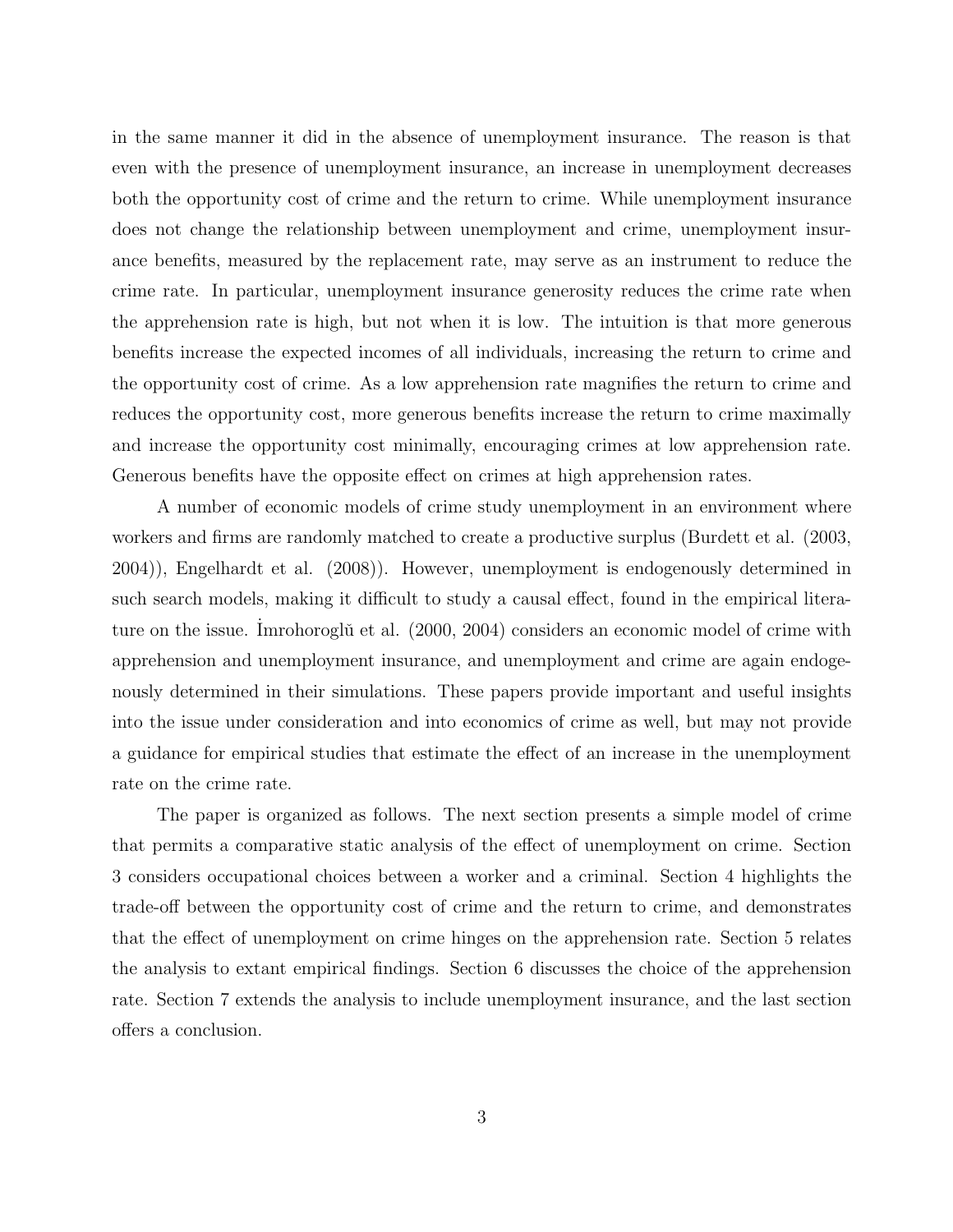#### 2. Setup

This section considers the simplest possible model that permits an intended comparative static analysis, the effect of unemployment on crime rates. The model will be extended to include unemployment insurance later. The model here is basically the same as known static models of crime in the literature (for example, Imrohoroglŭ et al. (2000, 2004), Persson and Siven (2007)), except the formulation of unemployment. The economy consists of a continuum of individuals. Individuals differ in their ability to earn as workers, denoted  $w$ , when employed in the legal sector of the economy. The difference in  $w$  may reflect different levels of human capital such as education or skills. An individual with earnings ability w may be called w for simplicity. The number of individuals is normalized to unity, and w is distributed according to a distribution function  $F(w)$  over the support  $[w, \overline{w}]$  with  $w > 0$  and  $f(w) = F'(w)$ . A worker faces a possible loss of jobs, and enjoys no income when unemployed. Let  $\phi p(w)$  denote the probability of w being unemployed.  $\phi \in (0,1]$  is a positive constant that enables a comparative static analysis of the effect of an increase in unemployment on the crime rates. An increase in  $\phi$  is considered an increase in the unemployment rate. A crucial assumption is that  $p'(w) < 0$ , so that abler individuals are less likely to be unemployed. This assumption conforms to empirical findings that less-educated or low-skilled individuals face a greater chance of losing their jobs (Ashenfelter and Ham (1979), Nickell (1979), Kiefer (1985), Jackman et al. (1991), McKenna (1996)).

Everyone is assumed to work in the legal sector. This assumption is consistent with empirical findings that a good fraction of criminals are employed in the legal sector (Witte and Tauchen (1994), Grogger (1998), Imrohoroglŭ et al. (2004)). Each individual chooses to be a criminal or not. A criminal works in the legal sector and commits a crime. A noncriminal works only in the legal sector. Henceforth, a noncriminal will be called a 'worker.' A criminal's source of income, in addition to the legitimate activity, is theft. As common in the literature, the term 'theft' means a transfer of income from a victim to a criminal, representing property crimes (crimes driven by economic incentives), the focus of this paper. 'Theft' is also the standard way to model property crimes in the literature, including all the extant models of unemployment and crime.

The number of criminals represents the crime rate. To determine the number of criminals, the next section considers occupational choices that individuals make, a criminal or a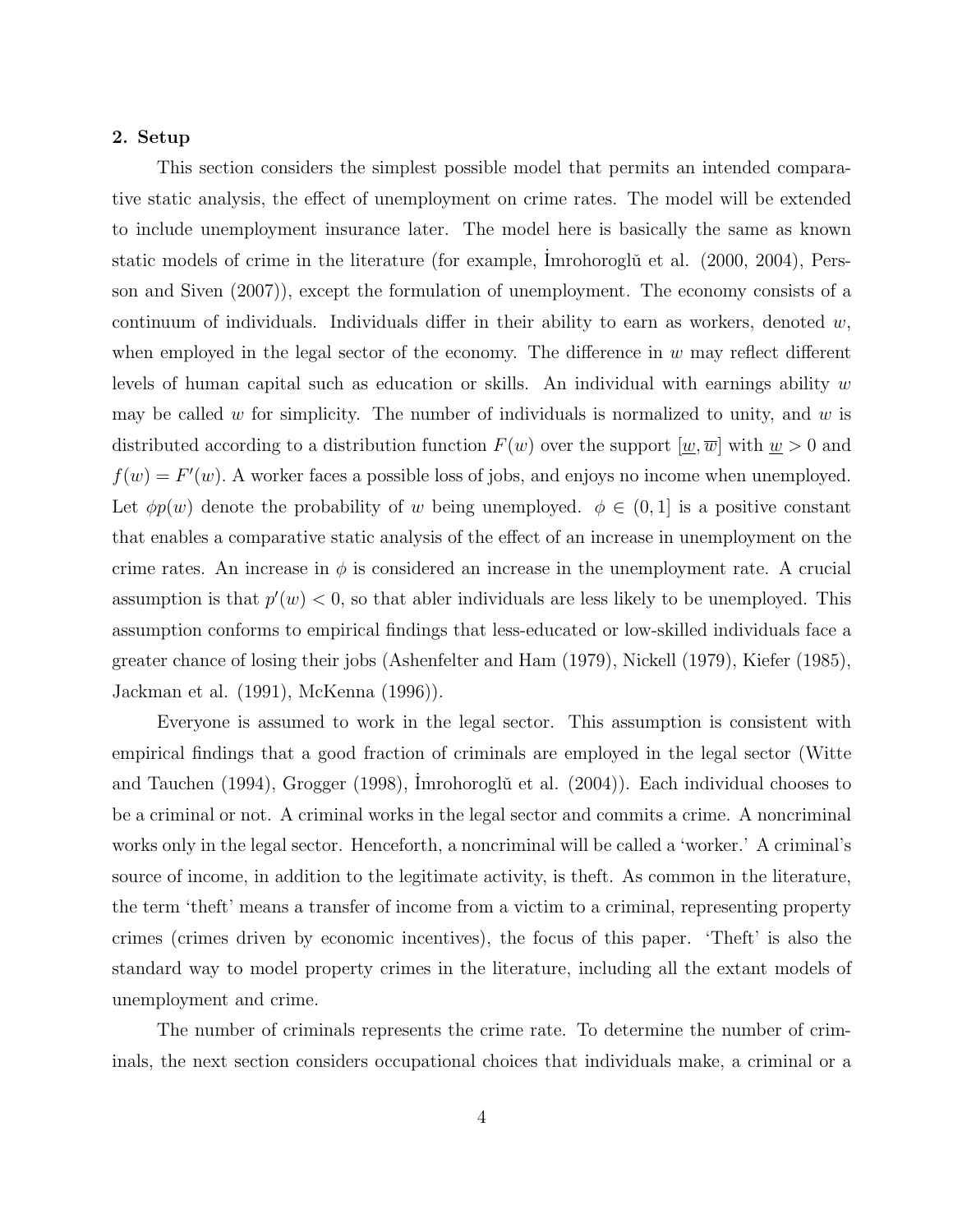worker. Individuals compare the expected utility of a worker and that of a criminal when making occupational choices, and this section discusses the expected utilities.

The expected utility of a worker is considered first. As noted above,  $w$  earns no income with probability  $\phi p(w)$ , and earns w with probability  $(1 - \phi p(w))$  by supplying her labor inelastically. A worker may encounter a criminal and loses a fraction  $\theta$  of her income. That is, when they meet, the criminal robs the worker of a fraction  $\theta$  of her income if not apprehended.<sup>2</sup> However, with probability  $\alpha$ , the criminal is apprehended. In that case, the worker does not lose any income, as in Imrohoroglŭ et al. (2000).

To calculate the probabilities that an individual (a worker or criminal) encounters another (a worker or criminal), it is assumed that individuals are randomly matched, as in Roland and Verdier (2003), Burdett et. al. (2004), Huang et. al. (2004), and Persson and Siven (2007). Let m and n denote the number of criminals and the number of workers in the economy, respectively, that are endogenously determined later. It is assumed that a criminal can be robbed by another criminal, because criminals have no knowledge of their targets and randomly encounter targets. Unlike violent crimes such as murder, this assumption is reasonable for theft. The probability that any one, either a criminal or worker, meets a criminal, or that anyone is robbed is then  $m/(m + n) = m$ , given that the size of the population,  $m + n$ , equals unity. In an analogous manner, the probability that a criminal robs is  $(n+m)/(m+n) = 1$ , because a criminal can rob anyone, either a criminal or worker.

Apprehension of criminals is costly, and let  $c(\alpha)$ , an increasing and convex function, denote the cost of apprehending a criminal, with  $c(0) = 0$  and  $\lim_{\alpha \to 1} c(\alpha) = \infty$ . With m criminals, the total cost equals  $mc(\alpha)$ . The cost is financed by a proportional income tax, and the tax rate  $t \in [0, 1]$  reads as

$$
t = \frac{mc(\alpha)}{E},
$$
  

$$
E \equiv (1 - \alpha) \int_{criminals} (1 - \phi p(w)) w f(w) dw + \int_{workers} (1 - \phi p(w)) w f(w) dw,
$$

because the identity of criminals and workers is not determined yet. E represents the aggregate income of the economy and the average income as well, given that the size of population is unity. In  $E$ ,  $(1-\alpha)$  is multiplied by criminals' income, because they can work and earn income

<sup>&</sup>lt;sup>2</sup>The parameter  $\theta$  does not play any role in the analysis, but simply reflects the realism that a criminal is not necessarily able to steal 100% of a victim's income when the criminal meets a victim.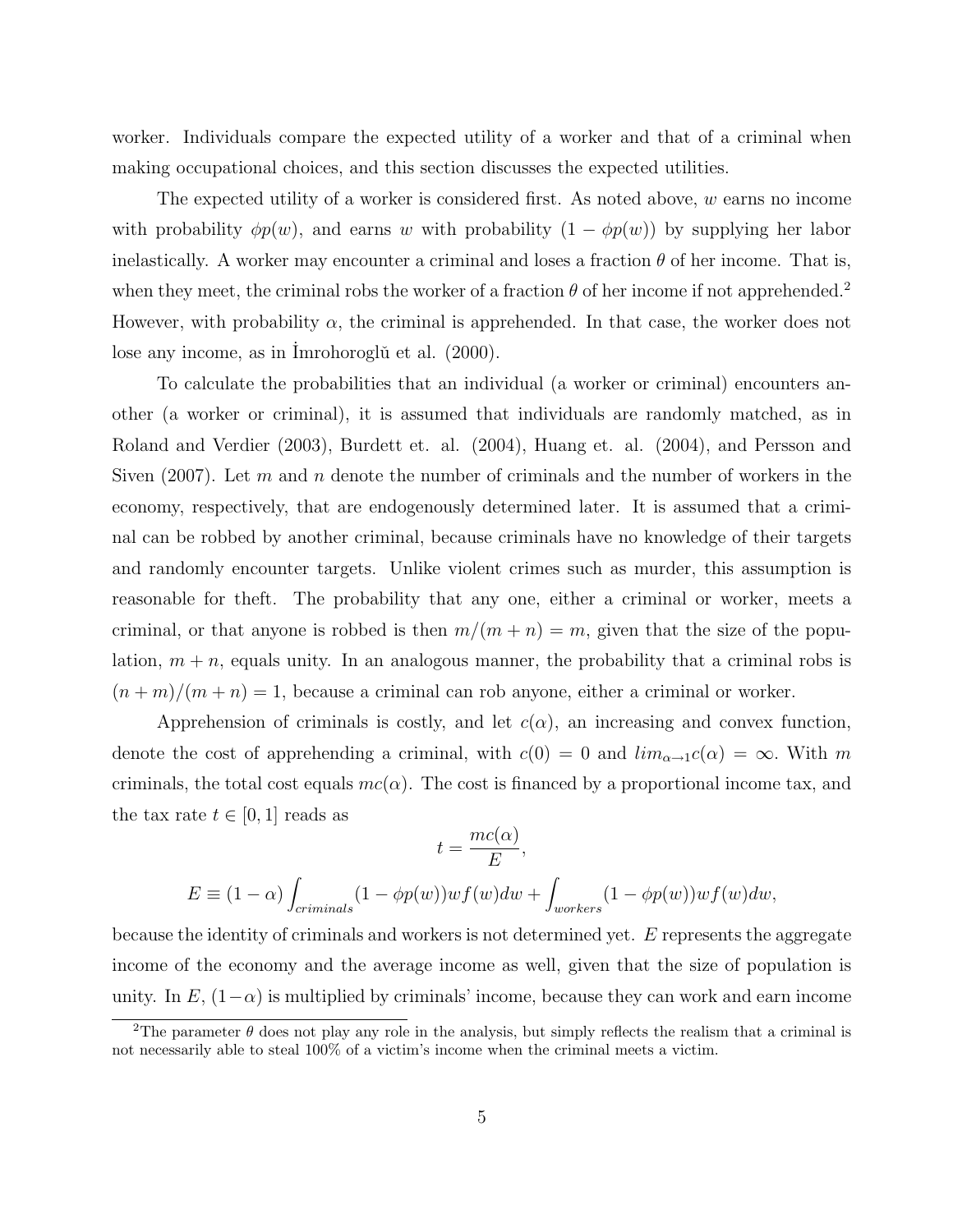only when not apprehended.

Individuals are assumed to be risk neutral, and the expected utility of a worker with  $w$ reads as

$$
u(w, m, \phi, \alpha, t, \theta) = [1 - m(1 - \alpha)\theta](1 - t)(1 - \phi p(w)),
$$

because a worker loses the fraction  $m(1 - \alpha)\theta$  of her disposable income,  $(1 - t)(1 - \phi p(w))w$ , when she meets a criminal and the criminal is not apprehended and the criminal steals the fraction  $\theta$ . If an individual becomes a criminal, he earns in the legal sector and commits a crime. In addition to w, a criminal steals the fraction  $\theta$  of the average income of all individuals if not apprehended. If apprehended, the criminal's utility is  $\pi$ , representing a minimum possible consumption or even disutility in monetary units from apprehension and punishment such as imprisonment.  $\pi$  thus can take a positive or a negative value. For a clearcut result,  $\pi$  is assumed zero in the subsequent analysis although the implication of relaxing this assumption will be discussed. The expected utility of a criminal is then

$$
v(w, m, \phi, \alpha, t, \theta, \pi) = (1 - \alpha)[(1 - m\theta)(1 - t)(1 - \phi p(w))w + \theta(1 - t)W] + \alpha\pi
$$
  
=  $(1 - \alpha)(1 - t)[(1 - m\theta)(1 - \phi p(w))w + \theta \int_{\underline{w}}^{\overline{w}} (1 - \phi p(w))w f(w)dw],$ 

where  $\pi = 0$  as assumed above, and  $W \equiv \int_{w}^{\overline{w}} (1 - \phi p(w)) w f(w) dw$  denotes the average income of all individuals.  $(1-\alpha)$  is multiplied by the terms in the squared brackets, because a criminal can earn income from the legal sector and steal from others only when not apprehended. Note that both a worker and a criminal (as a victim) are robbed of the same fraction,  $m(1-\alpha)\theta$ , of their income from the legal sector.

## 3. Occupational Choice: A Worker or A Criminal

To maximize their expected utility, individuals choose to be a worker or a criminal, and let  $\Omega(w, m, n, W, \phi, \theta)$  denote the difference in expected utility of an individual with w between being a worker and being a criminal, so that

$$
\Omega(w, \phi, \alpha, t, \theta) \equiv u(w, m, \phi, \alpha, t, \theta) - v(w, m, \phi, \alpha, t, \theta) = (1 - t)\Psi(w, \phi, \alpha, \theta),
$$
  

$$
\Psi(w, \phi, \alpha, \theta) \equiv \alpha(1 - \phi p(w))w - (1 - \alpha)\theta \int_{\underline{w}}^{\overline{w}} (1 - \phi p(w))wf(w)dw.
$$
 (1)

Since the probability of unemployment decreases with  $w$  and a higher  $w$  earns more, the expected utility of a worker,  $u(w, m, \phi, \alpha, t, \theta)$ , increases with w. The expected utility of a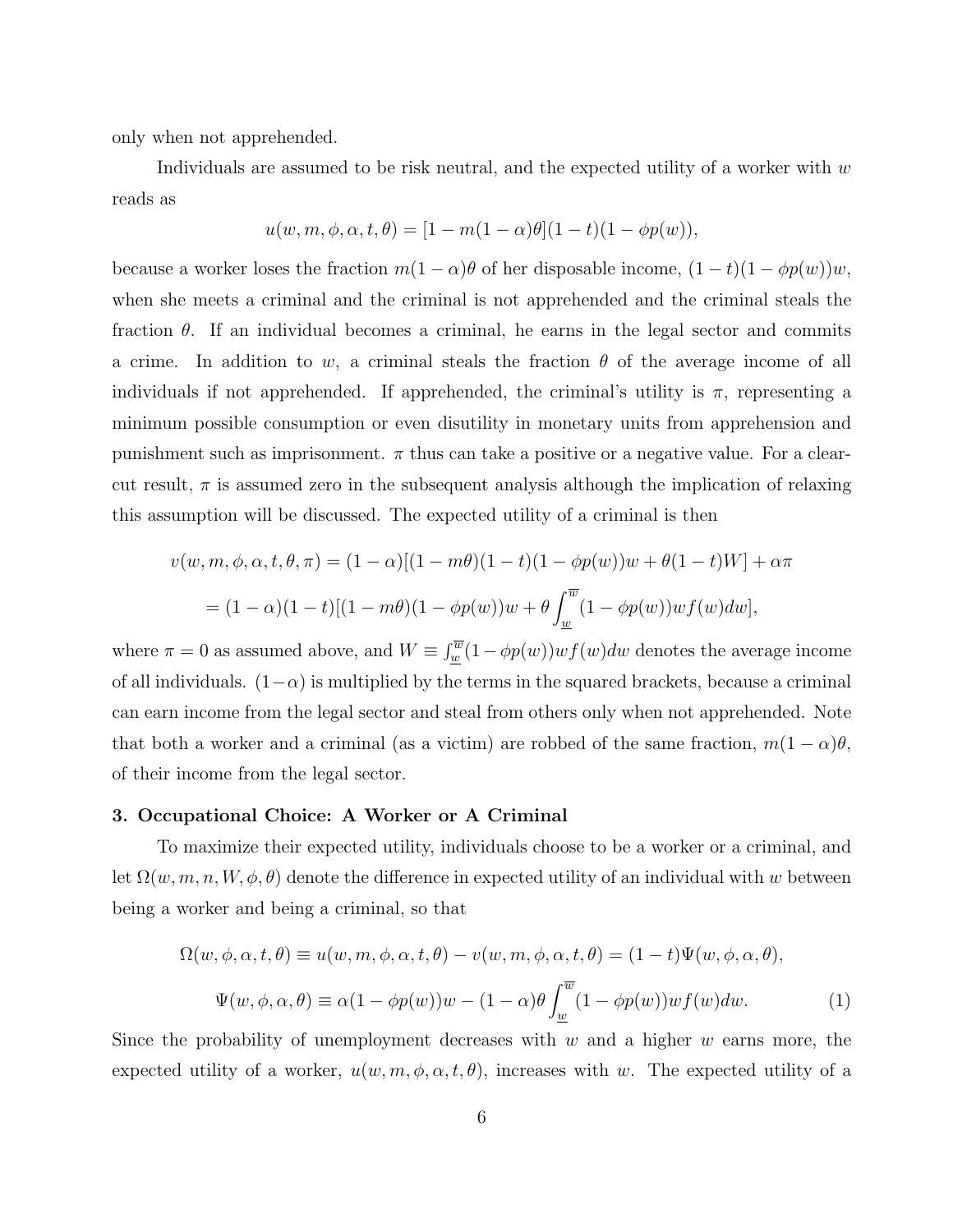criminal,  $v(w, m, \phi, \alpha, t, \theta)$ , is also increasing in w, but at a slower rate, because of the factor  $(1 - \alpha)$ , as noted earlier.  $\Omega(w,.)$  is thus increasing in w. That is, for  $\alpha > 0$  and  $t < 1$ ,

$$
\frac{\Omega(w,\phi,\alpha,t,\theta)}{\partial w} = (1-t)\alpha[1-\phi p(w) - \phi p'(w)w] > 0.
$$

This leads to the following result:

**Proposition 1.** If w becomes a worker (criminal),  $w' > (<) w$  also becomes a worker (criminal).

The proposition has a simple intuition. The economic advantage of a worker over a criminal is that the worker enjoys a full income, as the worker will not be apprehended. That is,  $(1-\alpha)$  is multiplied by a criminal's income but not by a worker's income. The advantage of a criminal is that the criminal enjoys an additional income from the ft,  $\theta(1-t)W$ . The advantage of a worker,  $(1-t)(1-\phi p(w))w-(1-\alpha)(1-t)(1-\phi p(w))w=(1-t)\alpha(1-\phi p(w))w$ , increases with w, but the advantage of a criminal,  $\theta(1-t)W$ , is independent of w. Thus, an individual with a higher  $w$  is more likely to be a worker. This stratification result simply says that less-educated and low-skilled individuals are more likely to be criminals. While this result is derived from a stylized model, it is consistent with empirical findings that most crimes are committed by unskilled youth (Freeman (1996)), a group considered low-skilled individuals with low  $w$  in the model.

The proposition does not rule out the possibility that all individuals become workers (0% crime rate) or criminals (100% crime rate). To avoid these uninteresting and unrealistic cases, there must be a critical individual, denoted  $w^* \in (\underline{w}, \overline{w})$ , who is indifferent between being a worker and a criminal. To ensure the existence of such  $w^*$ ,  $\alpha$  must be restricted appropriately. At  $\alpha = 0$ ,  $\Psi(w,.) = -\theta \int_w^{\overline{w}} (1 - \phi p(w)) w f(w) dw < 0$  for all w. At  $\alpha = 1$ ,  $\Psi(w,.) = (1 - \phi p(w))w > 0$  for all w. In addition,  $\partial \Psi(w, m, \phi, \alpha, \theta)/\partial \alpha = (1 - \phi p(w))w +$  $\theta \int_{\underline{w}}^{\overline{w}} (1 - \phi p(w)) w f(w) dw > 0$  for all w. Thus, there are two critical values of  $\alpha$ ,  $\underline{\alpha}$  and  $\overline{\alpha}$ , such that for each  $\alpha \in (\alpha, \overline{\alpha})$  with  $0 < \alpha < \overline{\alpha} < 1$ , there is  $w^* \in (\underline{w}, \overline{w})$  that satisfies  $\Psi(w^*,.) = 0$ . As for t, at  $\alpha = 0$ ,  $c(0) = 0$  and hence  $t = 0$ . t increases with  $\alpha$  for two reasons. In the numerator of t,  $c(\alpha)$  increases with  $\alpha$ , and the aggregate income E in the denominator decreases in  $\alpha$ . As  $\alpha$  approaches unity,  $\lim_{\alpha \to 1} c(\alpha) = \infty$  and  $\lim_{\alpha \to 1} t = 1$ , as t cannot exceed unity. Thus,  $t < 1$  and  $(1-t) > 0$  for  $\alpha \in (\underline{\alpha}, \overline{\alpha})$  if  $t(\overline{\alpha}) < 1$ , and the sign of  $\Omega(w,.)$  coincides with that of  $\Psi(w, .)$ . This result may be summarized as: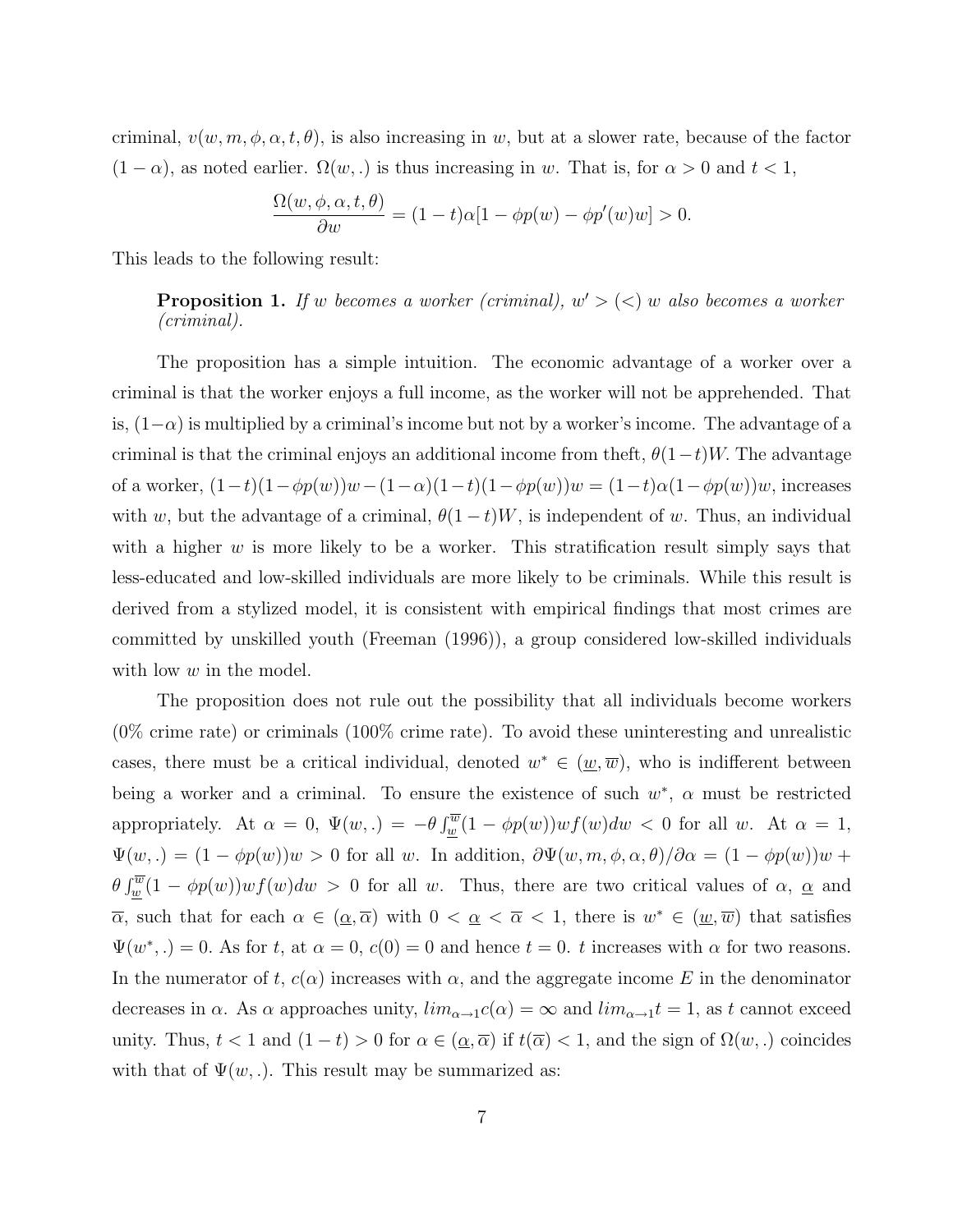**Proposition 2.** (i) There are <u> $\alpha$ </u> and  $\overline{\alpha}$ , with  $0 < \underline{\alpha} < \overline{\alpha} < 1$ , such that for each  $\alpha \in \mathbb{R}$  $(\underline{\alpha}, \overline{\alpha})$ , there is  $w^* \in (\underline{w}, \overline{w})$  that satisfies  $\Omega(w^*, \cdot) = 0$  if  $t(\overline{\alpha}) < 1$ , (ii)  $\lim_{\alpha \to \alpha} w^* = \overline{w}$ , and (iii)  $lim_{\alpha \to \overline{\alpha}} w^* = \underline{w}$ .

The proposition demonstrates that an interior occupational choice equilibrium exists unless the apprehension rate  $\alpha$  is too small or too large. In such an equilibrium, some choose to be criminals while others choose to be workers. The intuition of the proposition is simple. A criminal works in the legal sector and earns income like a worker, and commits a crime and enjoys an additional income from theft if not apprehended. Thus, when a criminal is never apprehended or when  $\alpha = 0$ , it pays to be a criminal, and everyone chooses to be a criminal. As  $\alpha$  increases, being a worker becomes attractive. As  $\alpha$  reaches  $\alpha$ , the highest income individual,  $\overline{w}$ , becomes indifferent between a worker and a criminal. As a result,  $w^*$ approaches  $\overline{w}$ , as in (ii). In an analogous manner, when  $\alpha = 1$  and a criminal is apprehended with certainty, he enjoys  $\pi = 0$ , and is made worse off than if he were a worker. Thus, everyone wants to be a worker. As  $\alpha$  decreases, being a criminal becomes attractive. As  $\alpha$ falls to  $\bar{\alpha}$  from unity, the lowest income individual, w, becomes indifferent between a worker and a criminal, and w<sup>\*</sup> approaches <u>w</u>, as in (iii). As a consequence, for  $\alpha \in (\alpha, \overline{\alpha})$ , there is a critical individual  $w^* \in (\underline{w}, \overline{w})$  that is indifferent between being a criminal and being a worker, as in (i).

## 4. Unemployment and Crime Rates

The crime rate is measured by the number of crimes relative to the population.<sup>3</sup> The crime rate is  $m$  in the current setup, because the number of criminals equals  $m$ , and because the size of the population is unity. Alternatively speaking, as those individuals with  $w < w^*$ become criminals, the number of criminals equals  $F(w^*)$ . Thus,

$$
m(w^*) = F(w^*).
$$

The critical individual w<sup>\*</sup> that satisfies  $\Psi(w^*,.) = 0$  in (1) depends on the parameters of the model such as the apprehension rate  $\alpha$ , and so does the crime rate  $m(w^*)$ . This observation is consistent with empirical findings that crime rates vary considerably across localities (Cook  $(2008)$ ).

<sup>&</sup>lt;sup>3</sup>For example, in the Uniform Crime Reports, crime rates are defined as the number of offenses per 100,000 inhabitants. In this simple static model, criminals are assumed to commit a crime only once, and the number of crimes equals the number of criminals.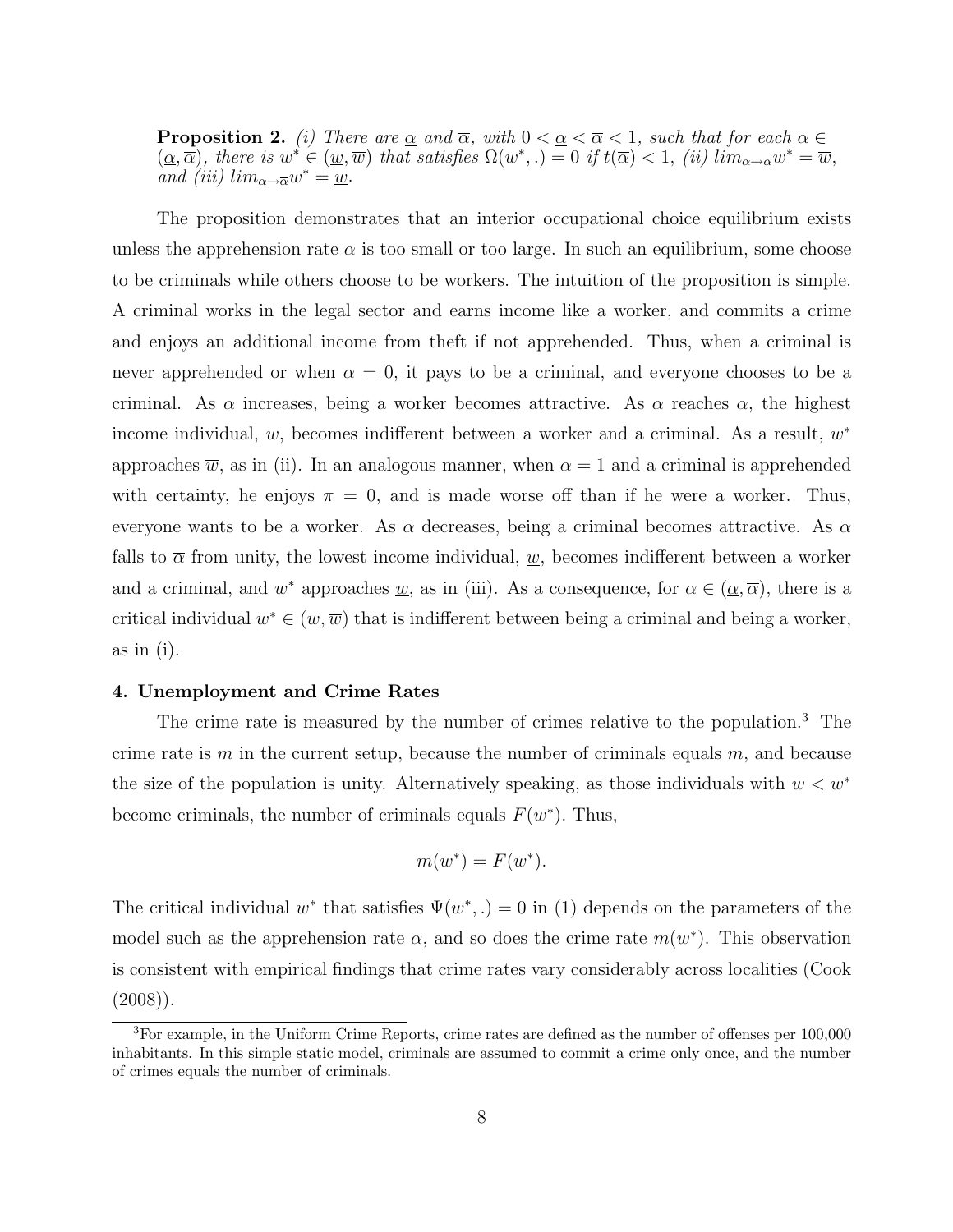For  $\alpha \in (\alpha, \overline{\alpha})$ , the critical individual w<sup>\*</sup> is implicitly defined as a function of  $(\phi, \alpha)$  by

$$
\Psi(w^*, \phi, \alpha) \equiv \alpha (1 - \phi p(w^*))w^* - (1 - \alpha)\theta \int_{\underline{w}}^{\overline{w}} (1 - \phi p(w)) w f(w) dw = 0.
$$
 (2)

Total differentiation of (2) gives

$$
\frac{\partial w^*(\phi,\alpha)}{\partial \alpha} = -\frac{1}{K} [(1 - \phi p(w^*))w^* + \theta \int_{\underline{w}}^{\overline{w}} (1 - \phi p(w))w f(w) dw] < 0,
$$
\n(3)

$$
\frac{\partial w^*(\phi,\alpha)}{\partial \phi} = \frac{1}{K} [\alpha p(w^*)w^* - (1-\alpha)\theta \int_{\underline{w}}^{\overline{w}} p(w)wf(w)dw],\tag{4}
$$

where

$$
K = d\Psi(.)/dw^* = \alpha(1 - \phi p(w^*) - \phi p'(w^*)w^*) > 0.
$$

While the paper mainly concerns the effect of unemployment in  $(4)$ , the effect of the apprehension rate in (3) also plays an important role in the subsequent analysis. (3) is negative, but the sign of (4) cannot be unambiguously determined.<sup>4</sup> Since  $\partial m(w^*)/\partial z = f(w^*)(\partial w^*/\partial z)$ , z =  $\phi, \alpha$ , the sign of  $\partial m(w^*)/\partial z$  coincides with that of  $\partial w^*(\phi, \alpha)/\partial z$  in (3)-(4). These results are stated as:

**Lemma 1.** (i)  $\partial m(w^*)/\partial \alpha < 0$ , and (ii)  $\partial m(w^*)/\partial \phi > 0$  or  $< 0$  (an increase in the apprehension rate decreases the crime rate, and an increase in the unemployment rate may increase or decrease the crime rate).

The intuition of the comparative static results can be gained as follows. The crime rate is equivalent to the number of criminals in the economy. Given that all individuals with  $w < w^*$  become criminals according to Proposition 1, a change in the parameters increases the crime rate if the change increases the incentive of the critical individual to be a criminal and hence increases the number of criminals. Thus, it suffices to study the effect of a change in the parameters on the behavior of the critical individual  $w^*$ . The opportunity cost of the critical individual to become a criminal equals the loss of earnings from the legal sector when apprehended,  $\alpha(1 - \phi p(w^*))w^*$ ,<sup>5</sup> and the return to crime is the additional income from theft when not apprehended,  $(1 - \alpha)\theta \int_w^{\overline{w}} (1 - \phi p(w)) w f(w) dw$ .

<sup>&</sup>lt;sup>4</sup>*w*<sup>∗</sup> depends also on  $\theta$ , and obviously  $\partial w^* / \partial \theta > 0$ .

<sup>&</sup>lt;sup>5</sup>More exactly,  $\alpha(1-\phi p(w^*))w^*$  represents the 'net' opportunity cost or the economic advantage of a worker over a criminal, as noted in the discussion of Proposition 1. The reason is that by becoming a criminal, the critical individual loses  $(1 - \phi p(w^*))w^*$  from the legal employment but still keeps  $(1 - \alpha)(1 - \phi p(w^*))w^*$  from the legal employment. Thus, the critical individual loses  $\alpha(1 - \phi p(w^*))w^*$ . Since this does not appear to create confusion, the term 'opportunity cost' will be used for simplicity.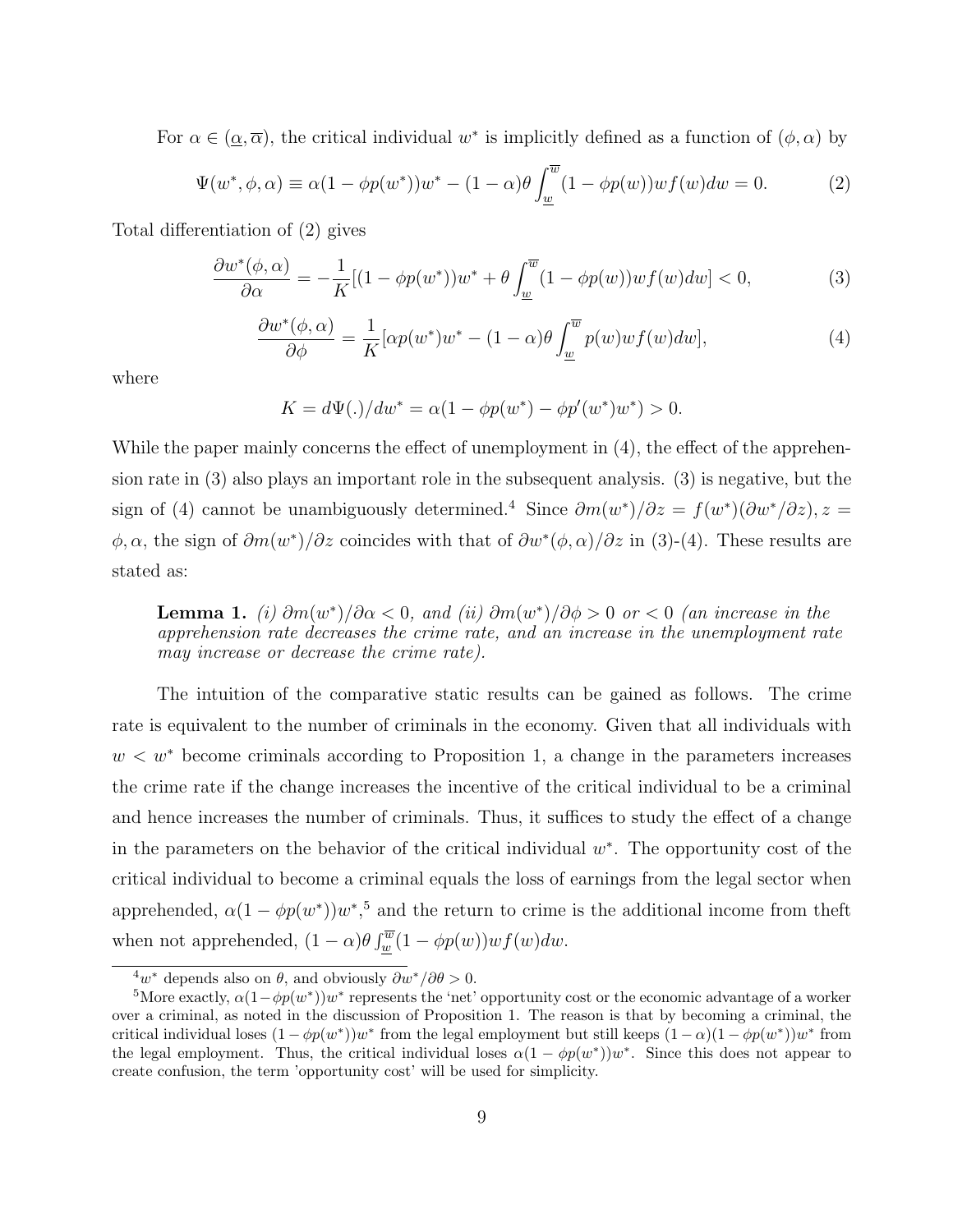An increase in the apprehension rate  $\alpha$  increases the opportunity cost but decreases the return to crime. As a result, the crime rate decreases with the apprehension rate and  $\partial m/\partial \alpha$  < 0. This effect of an increase in the apprehension rate is not only intuitive, but also the most important factor that explains a significant decrease in the U.S. crime rate in 1990s (Imrohorogl $\check{u}$  et al. (2004)). However, the effect of an increase in the unemployment rate on the crime rate is ambiguous. A higher unemployment rate decreases expected income of a worker, decreasing the opportunity cost of becoming a criminal. At the same time, the reduced incomes also lower the return to crime, because the return consists of a fraction  $\theta$ of the average income of all individuals. As a consequence, an increase in unemployment may increase or decrease the crime rate. This ambiguity may in part explain why empirical evidence on the issue is inconclusive in the literature, as noted in the introduction.

To say more about the effect of an increase in the unemployment rate on the crime rate,  $\alpha w^* = (1 - \alpha) \theta \int_w^{\overline{w}} (1 - \phi p(w)) w f(w) dw / (1 - \phi p(w^*))$  is substituted from (2) into the numerator of (4) to obtain

$$
\frac{\partial w^*(\phi, \alpha, \theta)}{\partial \phi} = \frac{1}{K} [p(w^*) \frac{(1-\alpha)\theta \int_{\underline{w}}^{\overline{w}} (1-\phi p(w)) w f(w) dw}{(1-\phi p(w^*))} - (1-\alpha)\theta \int_{\underline{w}}^{\overline{w}} p(w) w f(w) dw]
$$

$$
= \frac{(1-\alpha)\theta}{K(1-\phi p(w^*))} [p(w^*) \int_{\underline{w}}^{\overline{w}} (1-\phi p(w)) w f(w) dw - (1-\phi p(w^*)) \int_{\underline{w}}^{\overline{w}} p(w) w f(w) dw]
$$

$$
= \frac{(1-\alpha)\theta}{K(1-\phi p(w^*))} \int_{\underline{w}}^{\overline{w}} (p(w^*) - p(w)) w f(w) dw. \tag{5}
$$

To determine the sign of (5), let

$$
x(\alpha) \equiv \int_{\underline{w}}^{\overline{w}} (p(w^*) - p(w)) w f(w) dw.
$$
 (6)

Since  $\lim_{\alpha \to \alpha} w^* = \overline{w}$  from Proposition 1, and since  $p(w)$  is decreasing in w,  $\lim_{\alpha \to \alpha} p(w^*) =$  $p(\overline{w}) < p(w)$  for all  $w < \overline{w}$ . Thus,  $\lim_{\alpha \to \alpha} x(\alpha) < 0$ . By an analogous argument,  $\lim_{\alpha \to \overline{\alpha}} x(\alpha) >$ 0. In addition,  $x'(\alpha) = \int_{\underline{w}}^{\overline{w}} p'(w^*) \frac{\partial w^*}{\partial \alpha} wf(w)dw > 0$ , because  $\partial w^*/\partial \alpha < 0$  from (3). Given that the sign of  $\partial w^*/\partial \phi$  in (5) coincides with that of  $x(\alpha)$  in (6), the following result can be stated:

**Proposition 3.** There is a critical value of  $\alpha$ , denoted  $\alpha^* \in (\underline{\alpha}, \overline{\alpha})$ , such that  $\partial m(w^*)/\partial \phi$  $\leq$  (2) 0 for  $\alpha \leq$  (2)  $\alpha^*$ .

The proposition demonstrates that the effect of unemployment on the crime rate depends on the magnitude of the apprehension rate  $\alpha$ . As discussed in Lemma 1, an increase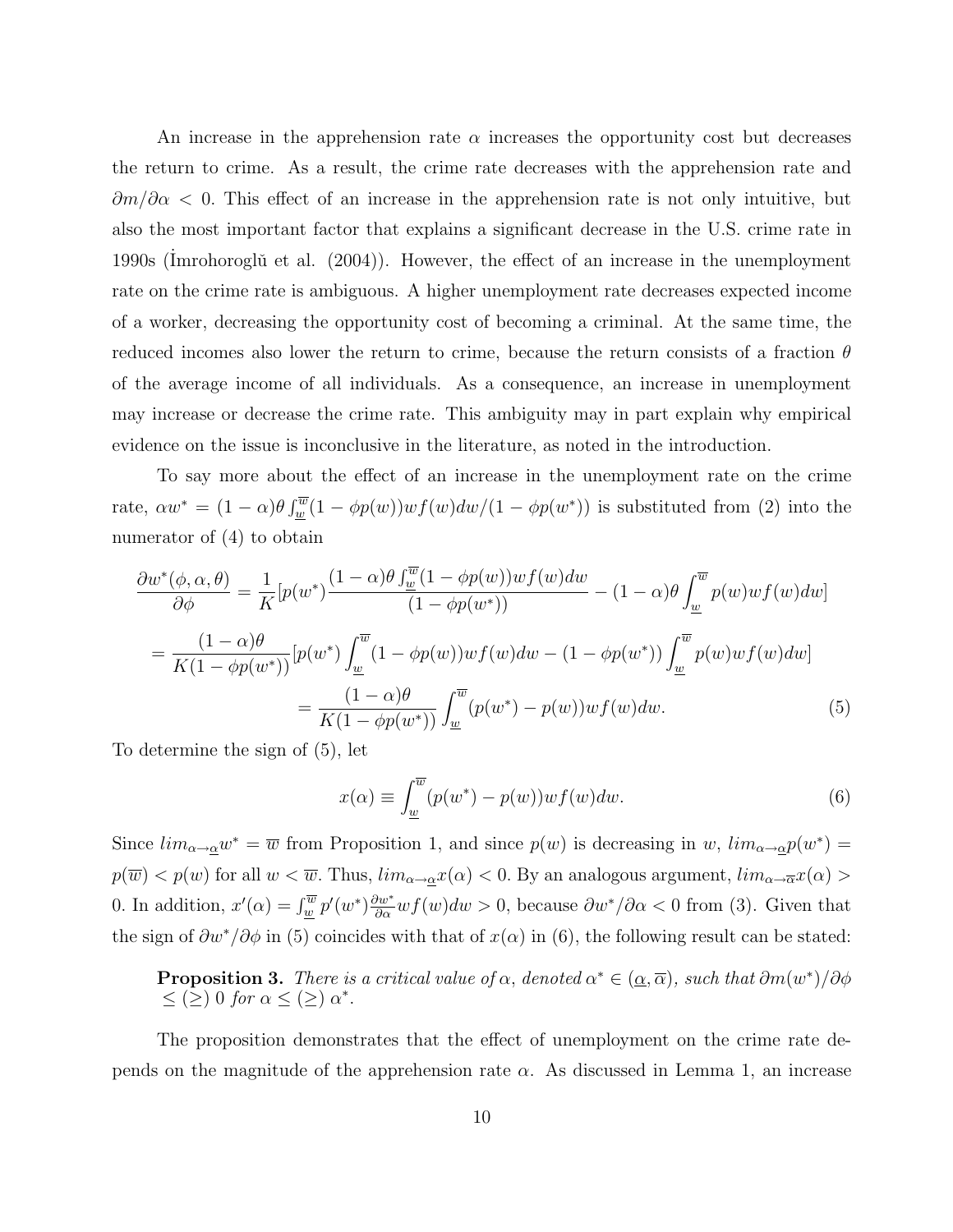in the unemployment rate decreases the opportunity cost of becoming a criminal and the return to crime as well. At a very low apprehension rate, such as  $\alpha$  close to  $\underline{\alpha}$ , the return is maximized due to a lower chance of being apprehended. At the same time, the opportunity cost is minimized, because a worker loses more or keeps less of her expected income, as criminals are less likely to be apprehended. Thus, in this case, an increase in the unemployment rate decreases the opportunity cost minimally but decreases the return to crime maximally, reducing the crime rate and  $\partial m/\partial \phi < 0$ . At a very high apprehension rate, such as  $\alpha$  close to  $\overline{\alpha}$ , the opposite holds, and an increase in the unemployment rate increases the crime rate and  $\partial m/\partial \phi > 0$ . In addition, as the apprehension rate  $\alpha$  increases, the decrease in the opportunity cost gets larger, but the decrease in the return gets smaller, making it more likely that an increase in the unemployment rate increases the crime rate. Thus, there is a critical  $\alpha$  below (above) which an increase in the unemployment rate decreases (increases) the crime rate.

Another way of seeing the proposition is to focus on the expression of  $x(\alpha)$  in (6). Roughly speaking, an increase in the unemployment rate lowers the opportunity cost of crime for the critical individual,  $w^*$ , that is indifferent between being a criminal and a worker. Since the opportunity cost is expected employment and income from working, an increase in  $\phi$  increases the probability of unemployment and hence decreases the opportunity cost by  $p(w^*)$ . An increase in the unemployment rate decreases the return to crime, the average income of all individuals. Since an increase in  $\phi$  increases the unemployment rate by  $p(w)$ , it decreases the return by  $p(w)$  for all w. Thus, given that  $p(w)$  decreases in w, the return effect outweighs the opportunity-cost effect, and an increase in the unemployment rate decreases the crime rate, when  $w^*$  is high (so that  $p(w^*)$  is small) or  $\alpha$  is low with  $\alpha < \alpha^*$ . The opposite holds when w<sup>\*</sup> is low (so that  $p(w^*)$  is large) or  $\alpha$  is high with  $\alpha > \alpha^*$ .

Proposition 3 implies that as the apprehension rates would vary across jurisdictions or localities, the effects of an increase in the unemployment rate on the crime rate would also vary. The effect would be positive in some localities while it would be negative in others. This variation may explain the diverse effects, found in empirical studies mentioned in the introduction. In addition, this variation across localities means that the aggregate effect of unemployment on crime, based on an aggregate data such as a national data, may be insignificant, another finding in empirical studies.

As a final point, suppose that  $\pi \neq 0$ . Substituting  $\alpha w^* = [(1-\alpha)\theta \int_{\underline{w}}^{\overline{w}} (1-\phi p(w))w f(w) dw +$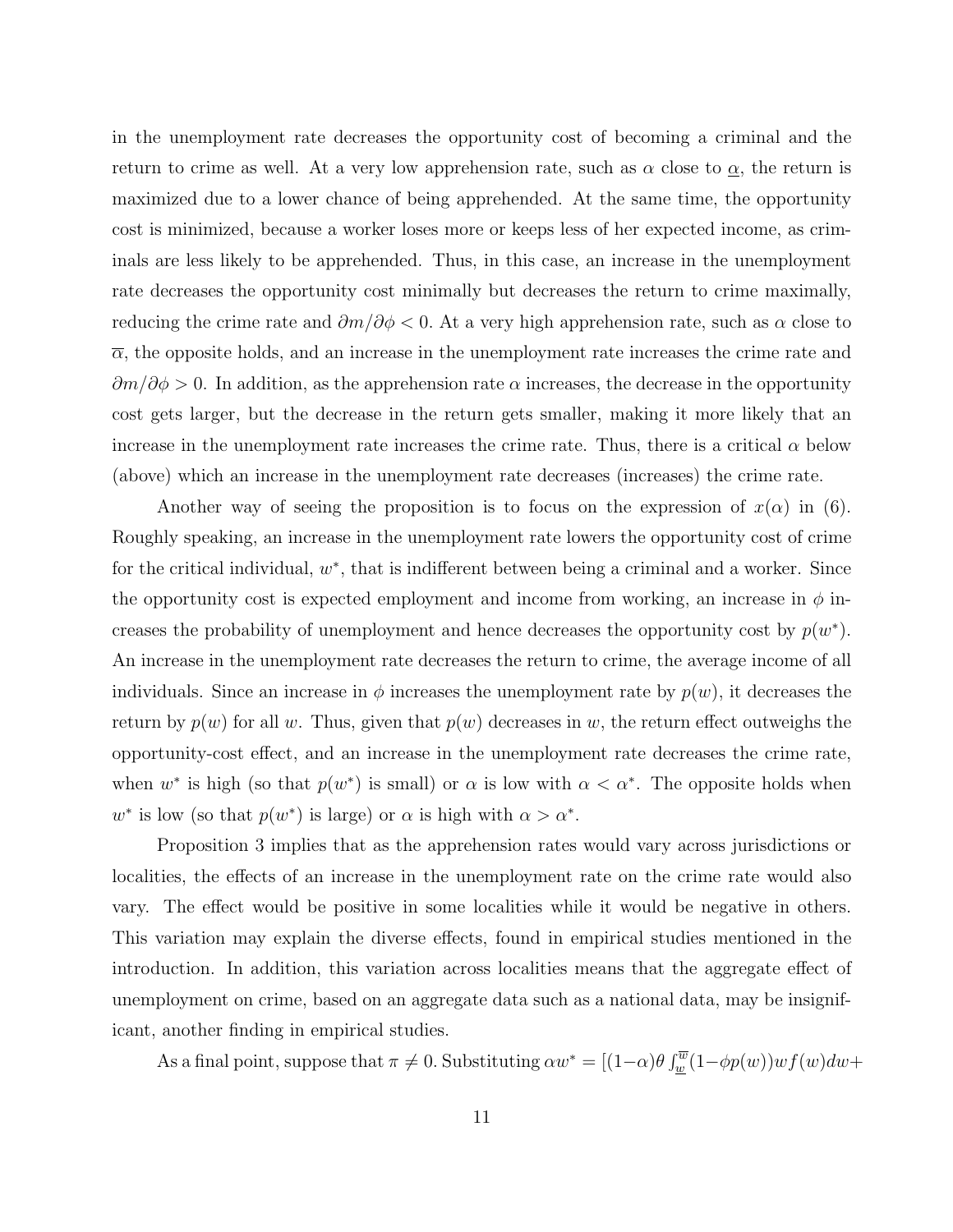$\alpha \pi$ / $(1 - \phi p(w^*))$  from (2) into the numerator of (4), (5) becomes

$$
\frac{\partial w^*(\phi,\alpha)}{\partial \phi} = \frac{1}{K(1-\phi p(w^*))} [(1-\alpha)\theta \int_{\underline{w}}^{\overline{w}} (p(w^*) - p(w))w f(w) dw + \alpha p(w^*)\pi].
$$

Consider first the case with  $\pi < 0$ . At low values of  $\alpha$ ,  $x(\alpha) < 0$  and hence the first term,  $(1-\alpha)\theta x(\alpha)$ , inside the squared brackets is negative. The second term,  $\alpha p(w^*)\pi$ , is also negative with  $\pi < 0$ , making  $\partial w^* / \partial \phi < 0$  for such low values of  $\alpha$ , as in Proposition 3. However, at high values of  $\alpha$ , the first term becomes positive. Since the second term is negative with  $\pi < 0$ ,  $\partial w^*/\partial \phi$  cannot be signed for high values of  $\alpha$ . When  $\pi > 0$ , an analogous argument holds, and  $\partial w^*/\partial \alpha > 0$  for high values of  $\alpha$ , as in Proposition 3, but cannot be signed for low values of  $\alpha$ .

#### 5. Discussion

This section relates the analytical results in the previous section to extant empirical findings. While many papers have studied the relationship between unemployment and crime by adding various control variables such as ages and state dummy, only Gould et al. (2002) appears to include the apprehension rate as an independent variable. According to Table 2 in Gould et al. (2002), an increase in the arrest rate reduces the crime rate across all types of crimes driven by economic incentives: auto theft, burglary, larceny, and robbery.<sup>6</sup> Thus, the comparative static result,  $\partial m(w^*)/\partial \alpha < 0$  in Lemma 1, is consistent with empirical findings in Gould et al. (2002).

As for the effect of an increase in the unemployment rate on the crime rate, unemployment has a positive effect on crime when the apprehension rate is not included as an independent variable in Table 1 of Gould et al. (2002). When it is included in Table 2, it reduces the magnitudes of the positive effects for burglary and robbery.<sup>7</sup> In addition, the effect becomes negative, and an increase in the unemployment rate decreases the crime rate for auto theft and larceny.<sup>8</sup> These empirical findings appear to suggest that the effect of unemployment on crime hinges on the apprehension rate, and the effect can be either positive or negative, as in Proposition 3.

## 6. Apprehension Rates

<sup>&</sup>lt;sup>6</sup>The first three types of crimes are classified as property crime, but robbery is classified as violent crime in the official FBI crime statistics, Uniform Crime Reports.

<sup>&</sup>lt;sup>7</sup>The coefficients on burglary and robbery decrease from 3.10 to 2.19 and from 2.12 to 0.39, respectively. <sup>8</sup>The coefficients on auto theft and larceny become - .82 and -1.29, respectively.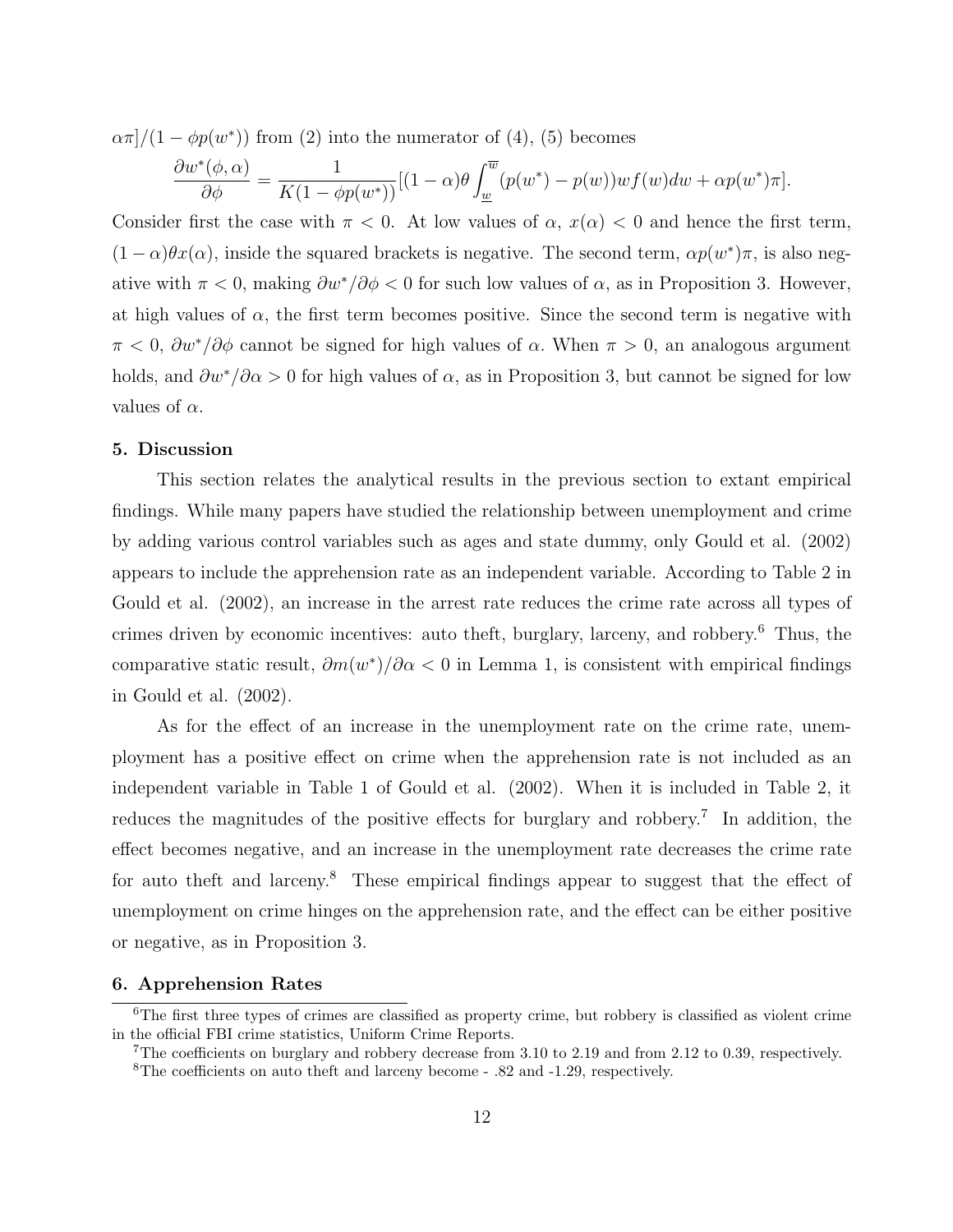Given the important role that the apprehension rate played in determining the effect of unemployment on crimes in the previous section, this section considers a choice of the apprehension rate. Consider a worker's choice of the apprehension rate that maximizes her expected utility

$$
u(w, m, \phi, \alpha, t, \theta) = (1 - t)y_u(w),
$$
  

$$
y_u(w) \equiv [1 - m(1 - \alpha)\theta](1 - \phi p(w))w,
$$

where the tax rate  $t$  reads as

$$
t = \frac{m(w^*)c(\alpha)}{E},
$$
  
\n
$$
E \equiv (1 - \alpha) \int_{\underline{w}}^{w^*} (1 - \phi p(w)) w f(w) dw + \int_{w^*}^{\overline{w}} (1 - \phi p(w)) w f(w) dw.
$$

The first-order condition for an interior maximum of  $u(w,.)$  is

$$
\frac{du(w,.)}{d\alpha} = -\frac{dt}{d\alpha}y_u(w) + (1-t)\frac{dy_u(w)}{d\alpha} = 0,
$$
\n(7)  
\n
$$
\frac{dt}{d\alpha} = \frac{1}{E^2} \{ E[m(w^*)c'(\alpha) + f(w^*)c(\alpha)\frac{\partial w^*}{\partial \alpha}]
$$
\n
$$
+m(w^*)c(\alpha) [\int_{\underline{w}}^{w^*} (1 - \phi p(w))wf(w)dw + \alpha(1 - \phi p(w^*))w^*f(w^*)\frac{\partial w^*}{\partial \alpha}] \},
$$
\n
$$
\frac{dy_u(w)}{d\alpha} = \theta[m - (1 - \alpha)f(w^*)\frac{\partial w^*}{\partial \alpha}](1 - \phi p(w))w > 0,
$$
\n(7)

where recall that  $m = m(w^*) = F(w^*)$ . An increase in  $\alpha$  does not necessarily increase the tax rate t, and  $dt/d\alpha$  can be positive or negative. This occurs because an increase in  $\alpha$  increases the cost of apprehending a criminal, but decreases the number of criminals  $(\partial w^*/\partial \alpha < 0)$ . However, at an interior solution that satisfies  $du(w,.)/d\alpha = 0$ , it must be that  $dt/d\alpha > 0$ , because  $dy_u(y)/d\alpha > 0$ , as derived above. The first-order condition then states that at a worker's utility-maximizing choice of  $\alpha$ , denoted  $\alpha_u$ , the marginal cost resulting from the increased tax rate equals the marginal benefit from the increased disposable income.

For future reference, observe that the first-order condition (7) holds for all workers (for all  $w \in [w^*, \overline{w}]$ , because both  $y_u$  and  $dy_u(w)/d\alpha$  include a common factor,  $(1 - \phi p(w))w$ , and because the factor can be dropped. That is, the condition (7) can be rewritten as

$$
\frac{du(w,.)}{d\alpha} = 0 \implies -\frac{dt}{d\alpha}[1 - m(1 - \alpha)\theta](1 - \phi p(w))w + (1 - t)\frac{d}{d\alpha}[1 - m(1 - \alpha)\theta](1 - \phi p(w))w = 0
$$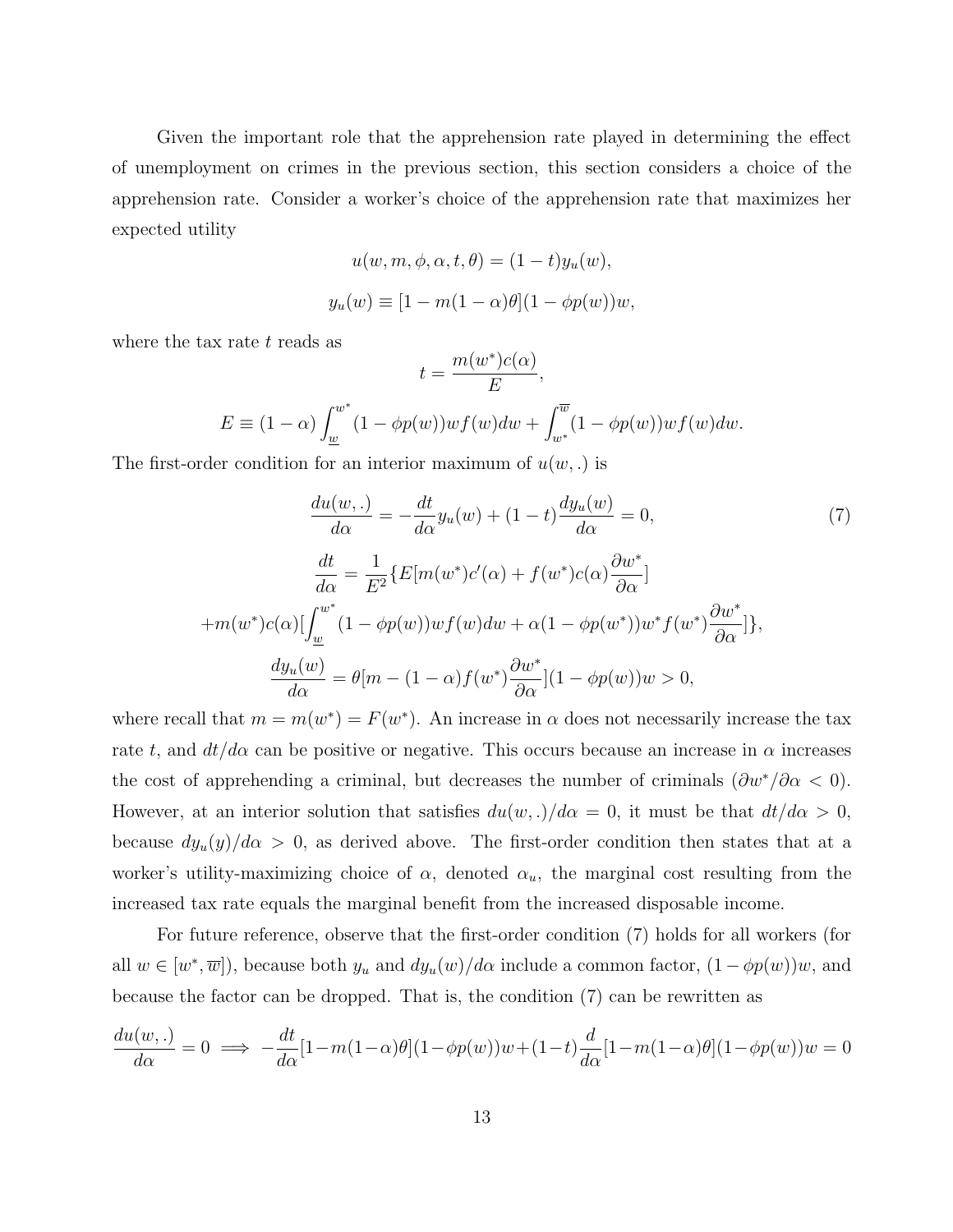$$
\implies (1 - \phi p(w))w \frac{d}{d\alpha} \{ (1 - t) [1 - m(1 - \alpha)\theta] \} = 0. \tag{8}
$$

A worker with a higher w enjoys a higher utility from a given apprehension rate  $\alpha$ , as  $u(w,.)$ increases in w at a given  $\alpha$ . However, all workers prefer the same level of  $\alpha$ , because their marginal benefit and the marginal cost of an increase in  $\alpha$  both are proportional to their expected gross income,  $(1 - \phi p(w))w$ .

To compare the worker's choice with the efficient  $\alpha$ , define social welfare of the economy as the sum of the utilities of workers and criminals,

$$
S(\alpha) = \int_{\underline{w}}^{w^*} v(w, m, \phi, \alpha, t, \theta) f(w) dw + \int_{w^*}^{\overline{w}} u(w, m, \phi, \alpha, t, \theta) f(w) dw
$$
  
=  $E - m(w^*)c(\alpha) = (1 - t)E$ .

Evaluating  $S'(\alpha)$  at the worker's choice  $\alpha_u$  that satisfies (7), giving<sup>9</sup>

$$
S'(\alpha) |_{\alpha = \alpha_u} = -\frac{dt}{d\alpha}E + (1 - t)\frac{dE}{d\alpha}
$$

$$
= -\frac{1 - t}{y_u(w)}\frac{dy_u(w)}{d\alpha}E + (1 - t)\frac{dE}{d\alpha}
$$

$$
= \frac{1 - t}{y_u(w)}[-\frac{dy_u(w)}{d\alpha}E + y_u(w)\frac{dE}{d\alpha}],
$$

where the first equality uses (7). Since

$$
\frac{dE}{d\alpha} = -\int_{\underline{w}}^{w^*} (1 - \phi p(w)) w f(w) dw - \alpha (1 - \phi p(w^*)) w^* f(w^*) \frac{\partial w^*}{\partial \alpha}
$$

cannot be signed, the sign of  $S'(\alpha) \mid_{\alpha=\alpha_u}$  is not obvious. However, as proved in the appendix, a simple calculation shows that  $S'(\alpha) \mid_{\alpha=\alpha_u} < 0$  and hence  $\alpha_S < \alpha_u$  with  $\alpha_S$  maximizing  $S(\alpha)$ . The intuition of the inequality will be discussed below.

Suppose alternatively that the planner maximizes the utilities of workers only,

$$
Q(\alpha) = \int_{w^*}^{\overline{w}} u(w,.) f(w) dw = \int_{w^*}^{\overline{w}} (1-t) y_u(w) f(w) dw
$$

$$
= (1-t)[1 - m(1-\alpha)\theta] \int_{w^*}^{\overline{w}} (1 - \phi p(w)) w f(w) dw.
$$

<sup>9</sup>This first-order approach of course can be justified only when the maximization problems are concave in  $\alpha$ . The condition unfortunately cannot be checked without detailed knowledge of the functions such as the shape of  $f(w)$ , and is assumed to hold.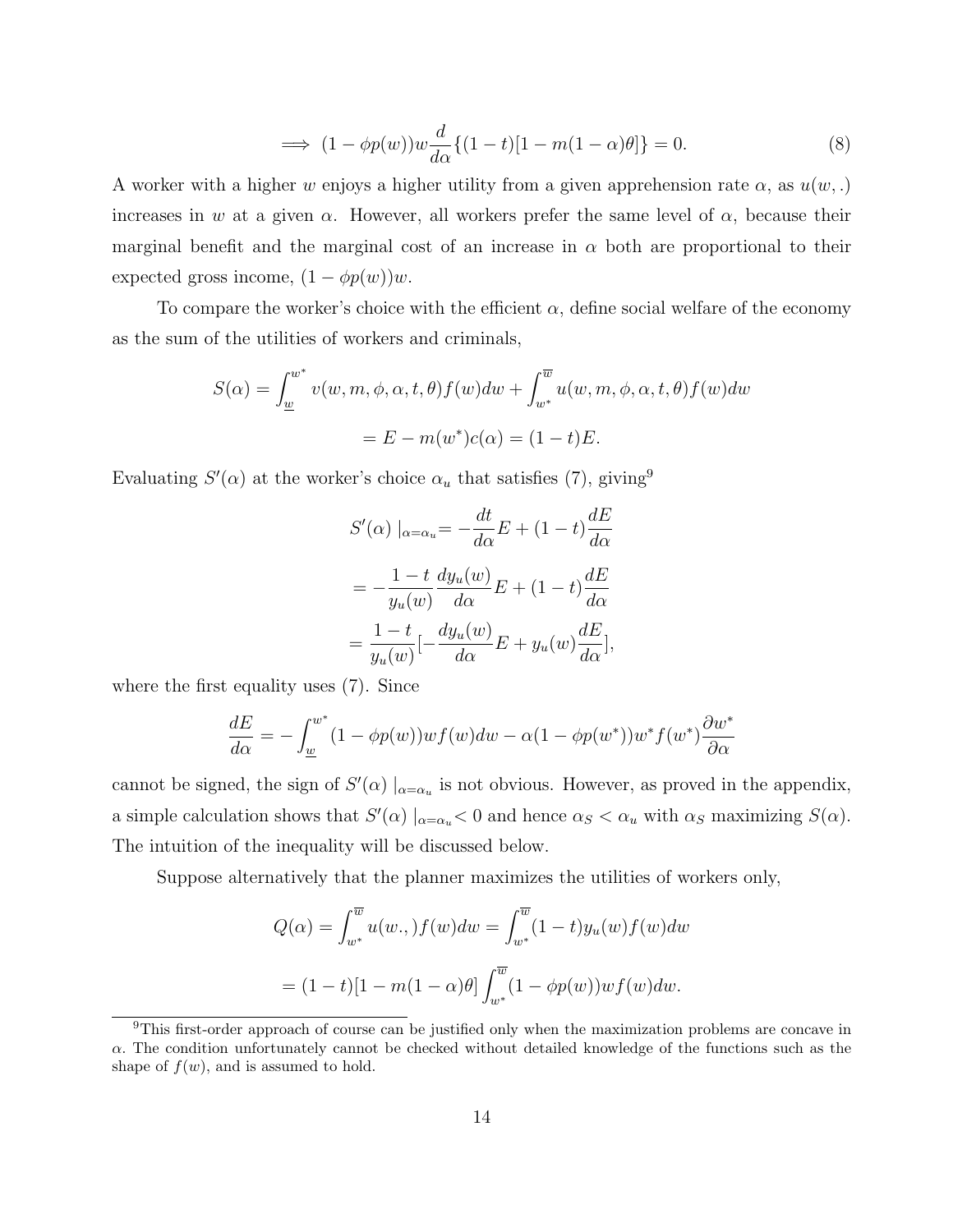Evaluating  $Q'(\alpha)$  at  $\alpha_u$ ,

$$
Q'(\alpha) \mid_{\alpha=\alpha_u} = \frac{d}{d\alpha} \{ (1-t)[1-m(1-\alpha)\theta] \} \int_{w^*}^{\overline{w}} (1-\phi p(w)) w f(w) dw
$$

$$
-(1-t)[1-m(1-\alpha)\theta](1-\phi p(w^*))w^* f(w^*) \frac{\partial w^*}{\partial \alpha}
$$

$$
= -(1-t)[1-m(1-\alpha)\theta](1-\phi p(w^*))w^* f(w^*) \frac{\partial w^*}{\partial \alpha} > 0.
$$

The last equality follows from (8), and the inequality comes again from  $\partial w^* / \partial \alpha < 0$ . Thus,  $\alpha_Q$  that maximizes  $Q(\alpha)$  exceeds  $\alpha_u$ . These results may be summarized as:

**Proposition 4.**  $\alpha_S < \alpha_u < \alpha_Q$  (A worker's choice of the apprehension rate exceeds the efficient level if social welfare considers the utilities of all individuals, and the opposite holds if social welfare considers the utilities of workers only).

The proof of the first inequality is in the appendix. To gain the intuition of the first inequality, rewrite the expected utility of a criminal as

$$
v(w, m, \phi, \alpha, t, \theta) = (1 - t)y_v(w),
$$

$$
y_v(w) \equiv (1 - \alpha)[(1 - m\theta)(1 - \phi p(w))w + \theta \int_w^{\overline{w}} (1 - \phi p(w))wf(w)dw],
$$

$$
\frac{dy_v(w)}{d\alpha} = -[(1 - m\theta)(1 - \phi p(w))w + \theta \int_w^{\overline{w}} (1 - \phi p(w))wf(w)dw] - (1 - \alpha)\theta f(w^*) \frac{\partial w^*}{\partial \alpha}(1 - \phi p(w))w.
$$

$$
dy_v(w)/d\alpha \text{ differs from } dy_u(w)/d\alpha \text{ in (7) in three respects.10 First, an increase in the apprechension rate directly benefits workers, as they can keep more of their incomes, but directlyhurts criminals, as they are less likely to keep their jobs and earn incomes. This difference is reflected in  $\theta m(1 - \phi p(w))w > 0$  of  $dy_u(w)/d\alpha$  and  $-(1 - m\theta)(1 - \phi p(w))w < 0$  of  $dy_v(w)/d\alpha$ . Second, an increase in the appreciation rate decreases crimes due to  $\partial m(w)/\partial \alpha < 0$ , en-  
abling both workers and criminals to keep more of their earned income and indirectly ben-  
effting both of them. However, since workers earn more incomes than criminals, such an increase in the appreciation rate benefits workers more than criminals. That is, the term,  $-(1 - \alpha)\theta f(w^*)\frac{\partial w^*}{\partial \alpha}(1 - \phi p(w))w > 0$ , is present in both  $dy_u(w)/d\alpha$  and  $dy_v(w)/d\alpha$ , but the term in  $dy_u(w)/d\alpha$  is larger because  $(1 - \phi p(w))w$  is larger for workers. Third, an increase in
$$

<sup>&</sup>lt;sup>10</sup>The intuition here of course is not exact but rough, because an increase in the apprehension rate increases the tax rate, reducing a worker's income more than a criminal's income. This tax effect makes a worker desire a lower apprehension rate. However, this tax effect turns out to be outweighed by the benefit effects discussed in the text.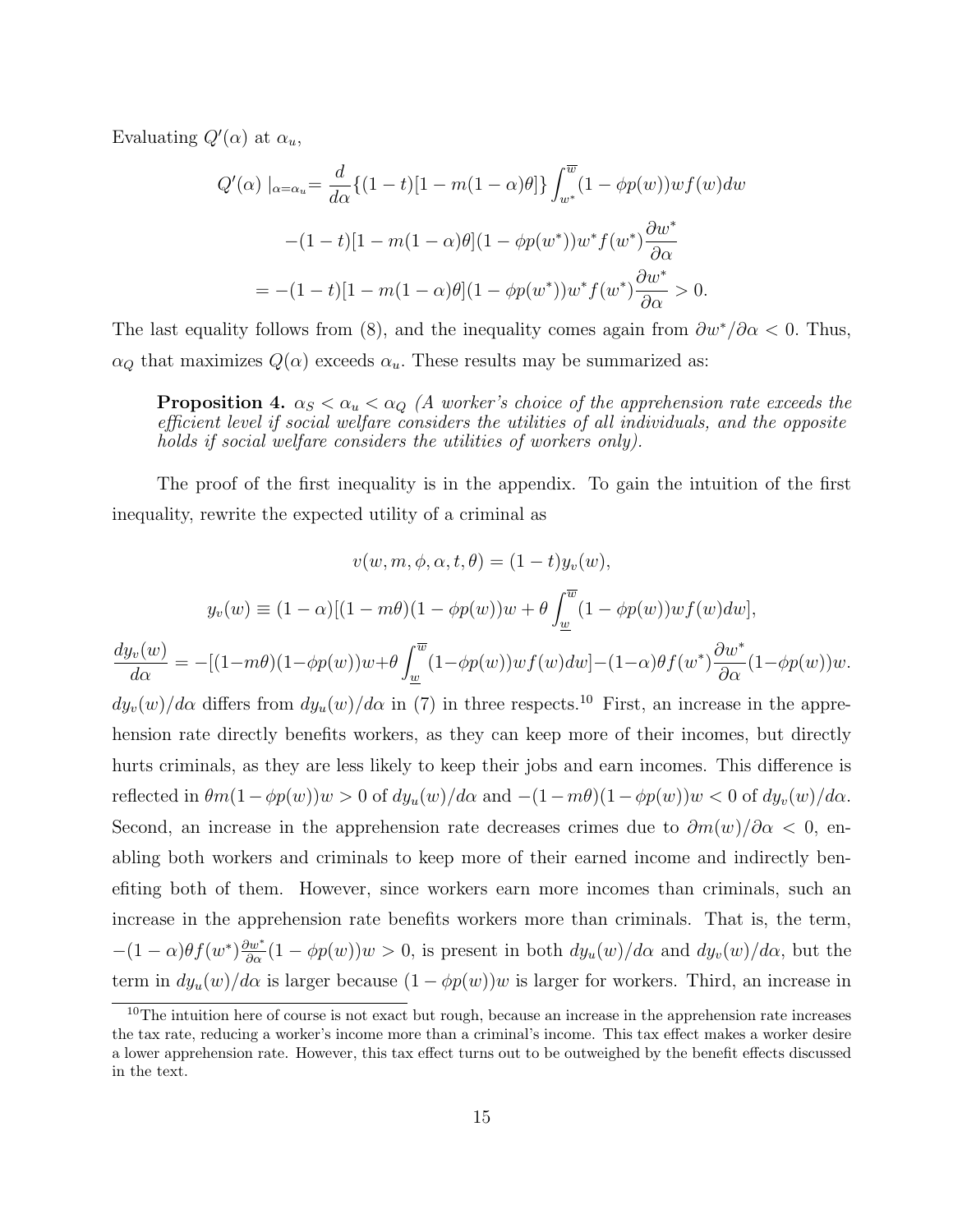the apprehension rate lowers the return to crime, as criminals are less likely to be able to steal from others, as reflected in  $-\theta \int_w^{\overline{w}} (1 - \phi p(w)) w f(w) dw < 0$  of  $dy_v(w)/d\alpha$  while it is absent in  $dy_u(w)/d\alpha$ . Taken together, workers desire an apprehension rate higher than criminals do. The planner cares both about workers and about criminals when choosing  $\alpha$ , and the planner's choice should be lower than a worker's choice.

As for the second inequality,  $\alpha_u < \alpha_Q$ , even if all workers prefer the same level of  $\alpha$ and even if the planner considers the utilities of only workers, the planner's choice of  $\alpha$  still differs from a worker's choice of  $\alpha$ . The reason is that an increase in  $\alpha$  lowers  $w^*$ , increasing the number of workers. The planner takes into account the utility of these additional workers when choosing  $\alpha$ , but an individual worker does not. Since social welfare increases with the number of workers or with the total gross income of workers  $(Q(\alpha))$  increases with  $\int_{w^*}^{\overline{w}} (1 - \phi p(w)) w f(w) dw$ , the planner that wishes to maximize social welfare desires to have more workers and to increase  $\alpha$ , beyond the level that each worker chooses.

Assuming that  $F(w^*)$  < 1/2 and workers are a majority,  $\alpha_u$  may be interpreted as a voting outcome. The proposition then shows that the voting outcome is not efficient. This inefficiency is obvious, especially when the planner considers the utilities of all individuals. Even when the planner considers the utilities of workers only, the voting outcome is not efficient, not because of a usual reason that the median income differs from the mean income. Rather the reason is that the planner wishes to have more workers in the economy.

#### 7. Unemployment Insurance

This section assumes that an individual with  $w$  receives an unemployment insurance benefit of bw if unemployed, where  $b \in (0,1)$  is the replacement rate. To finance the benefits, individuals pay their taxes out of their earnings and unemployment insurance benefits.<sup>11</sup> The unemployment insurance program is assumed self-financing.

The expected utility of a worker with  $w$  in the previous section is then modified as

$$
u(w, m, \phi, \alpha, \theta, t, b) = [1 - m(1 - \alpha)\theta](1 - t)(1 - \phi p(w) + b\phi p(w))w.
$$

The difference from the previous section is that workers receive the benefits when unemployed

<sup>&</sup>lt;sup>11</sup>Unemployment insurance benefits are taxed in practice. The fact that benefits are taxed incidentally simplifies the analysis and presentation. However, even if benefits are not taxed, it does not affect the analysis in an important way, but makes the presentation more complicated. An earlier version of this paper modeled unemployment insurance benefits as non-taxable.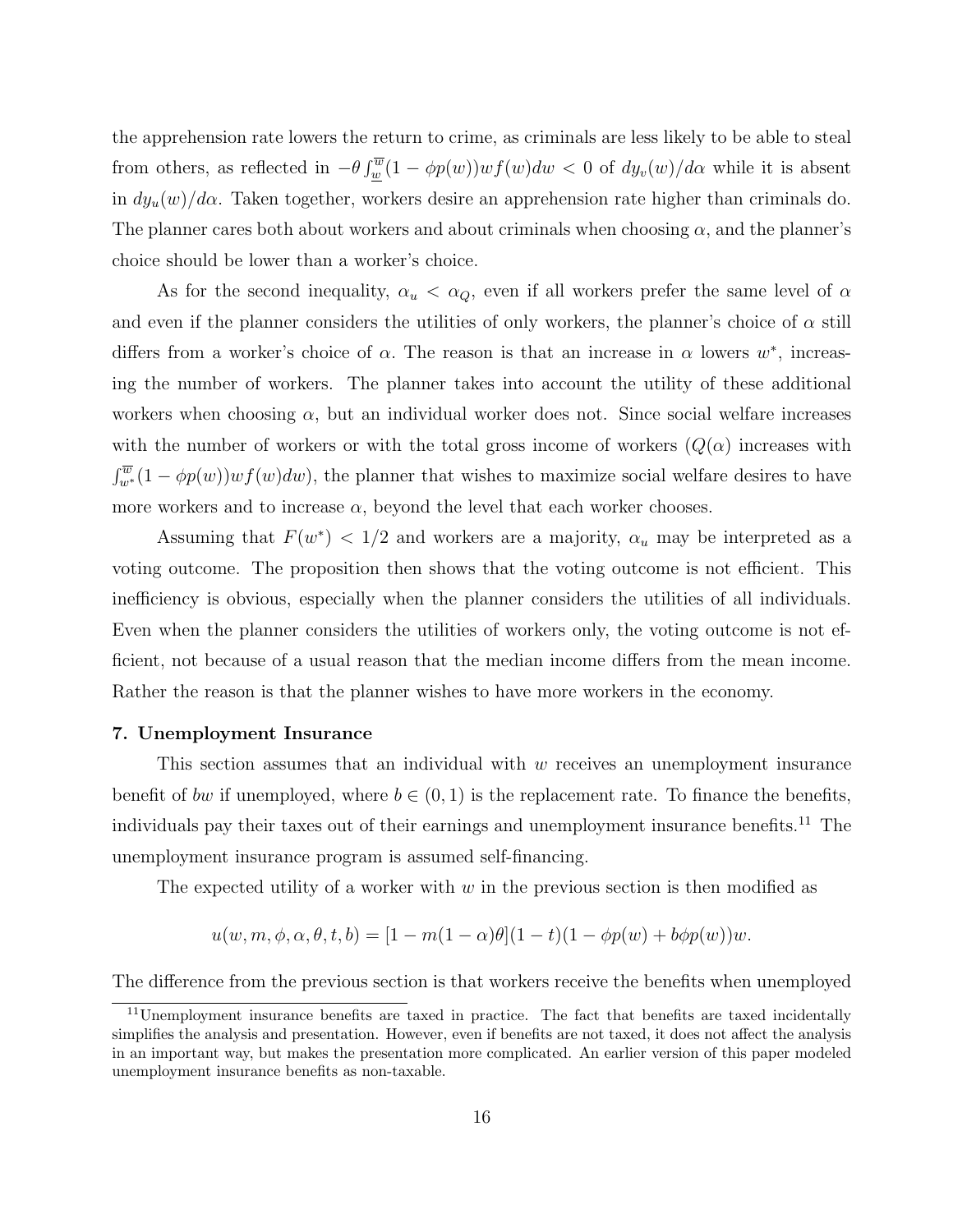and the tax rate is higher. The expected utility of a criminal becomes

$$
v(w, m, \phi, \alpha, \theta, t, b) = (1 - \alpha)[(1 - m\theta)(1 - t)(1 - \phi p(w) + b\phi p(w))w
$$

$$
+ \theta \int_{\underline{w}}^{\overline{w}} (1 - t)(1 - \phi p(w) + b\phi p(w))wf(w)dw],
$$

because criminals receive the unemployment insurance benefits and can steal from others only when not apprehended.

The difference in expected utility of an individual with w between being a worker and being a criminal reads as

$$
\Omega(w,m,\phi,\alpha,\theta,t,b)=(1-t)\Psi(w,m,\phi,\alpha,\theta,b),
$$

 $\Psi(w, m, \phi, \alpha, \theta, b) \equiv \alpha(1 - \phi p(w) + b\phi p(w))w - (1 - \alpha)\theta \int_{-\infty}^{\overline{w}}$  $\int_{w} (1 - \phi p(w) + b\phi p(w))wf(w)dw.$  (9)

Differentiation of  $\Omega(w,.)$  with respect to w gives, for  $\alpha > 0$  and  $t < 1$ ,

$$
\frac{\partial \Omega(w, .)}{\partial w} = (1 - t)\alpha[1 - \phi p(w) + b\phi p(w) - (1 - b)\phi p'(w)w] > 0.
$$

Thus, Proposition 1 continues to hold and the stratification result obtains.

To conduct a meaningful comparative static analysis, there must be  $w^* \in (\underline{w}, \overline{w})$ , as in the previous sections. At  $\alpha = 0$ ,  $\Psi(w,.) = -\theta \int_w^{\overline{w}} (1 - \phi p(w) + b \phi p(w)) w f(w) dw < 0$  for all w. At  $\alpha = 1$ ,  $\Psi(w,.) = (1 - \phi p(w) + b\phi p(w))w > 0$  for all w. In addition,  $\partial \Psi(w, m, \phi, \alpha, \theta)/\partial \alpha =$  $(1 - \phi p(w) + b\phi p(w))w + \theta \int_w^{\overline{w}} (1 - \phi p(w) + b\phi p(w))w f(w)dw > 0$  for all w. Thus, there are two critical values of  $\alpha$ ,  $\alpha$  and  $\overline{\alpha}$ , such that for each  $\alpha \in (\alpha, \overline{\alpha})$ , there is  $w^* \in (\underline{w}, \overline{w})$  that satisfies  $\Psi(w^*,.) = 0.^{12}$  Thus, if  $t < 1$  for  $\alpha \in (\underline{\alpha}, \overline{\alpha})$ , Proposition 2 extends.

Total differentiation of  $\Psi(w^*,.)=0$  in (9) gives

$$
\frac{\partial w^*(.)}{\partial \alpha} = -\frac{1}{K} [(1 - \phi p(w^*) + b\phi p(w^*))w^* + \theta \int_{\underline{w}}^{\overline{w}} (1 - \phi p(w) + b\phi p(w))w f(w) dw] < 0, \tag{10}
$$

$$
\frac{\partial w^*(.)}{\partial \phi} = \frac{(1-b)}{K} [\alpha p(w^*) w^* - (1-\alpha)\theta \int_{\underline{w}}^{\overline{w}} p(w) w f(w) dw],\tag{11}
$$

$$
\frac{\partial w^*(.)}{\partial b} = \frac{1}{K} [(1 - \alpha)\theta \int_{\underline{w}}^{\overline{w}} \phi p(w) w f(w) dw - \alpha \phi p(w^*) w^*],\tag{12}
$$

<sup>&</sup>lt;sup>12</sup>Since unemployment insurance is added in this section, critical values,  $w^*$  and  $\alpha$  and  $\overline{\alpha}$ , are different from those in the previous sections. However, for simplicity, the same notations will be kept whenever no confusion is created.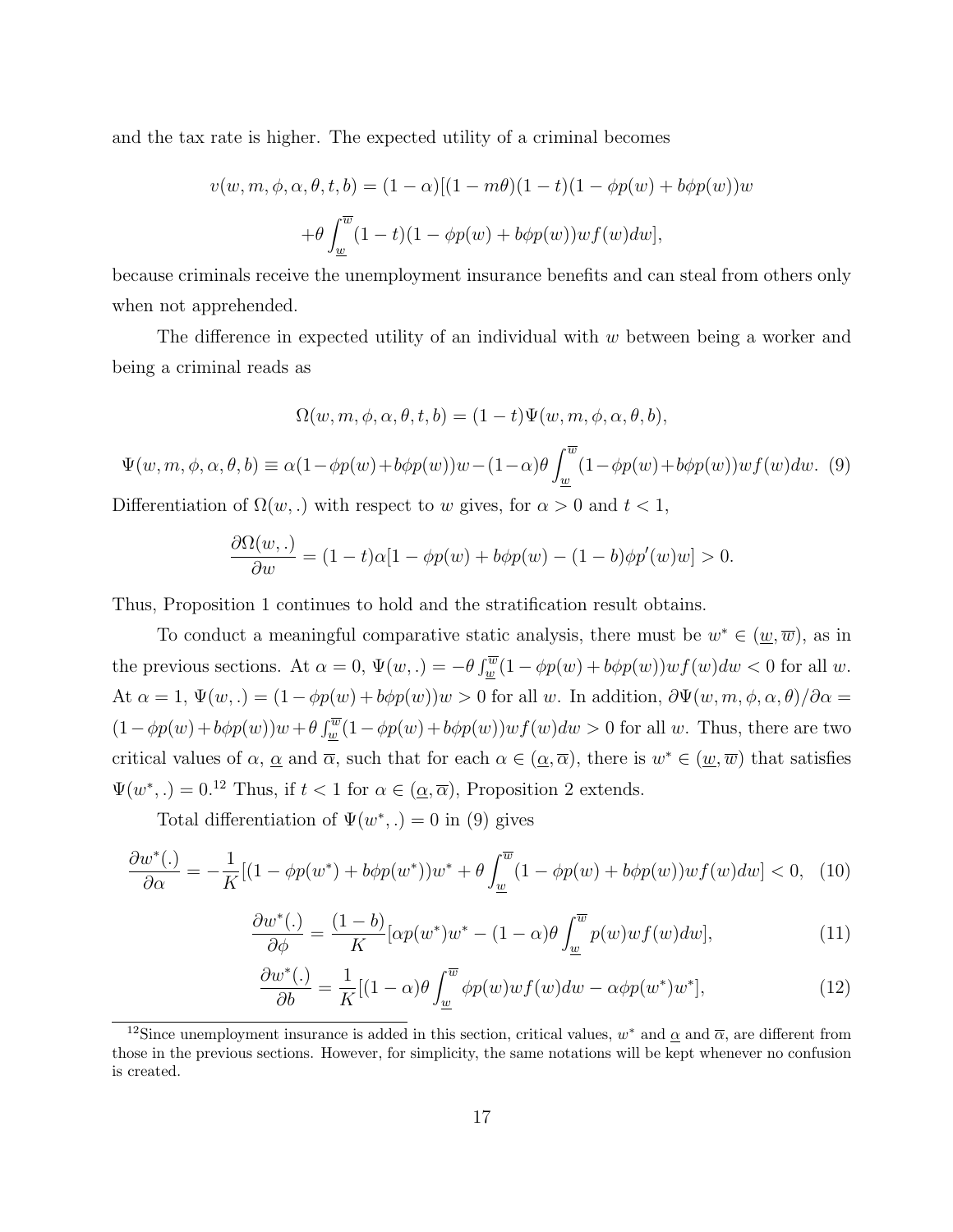where

$$
K = \frac{d\Psi(.)}{dw^*} = \alpha[1 - \phi p(w^*) + b\phi p(w^*) - (1 - b)\phi p'(w^*)w^*)] > 0.
$$

As in the previous sections, (10) is negative, but the signs of (11) and (12) cannot be unambiguously determined. Lemma 1 thus continues to hold although a new comparative static result,  $\partial w^*/\partial b$ , is added and its sign is ambiguous.

The subsequent analysis focuses on the two ambiguous comparative static results in (11) and (12). In an analogous manner to (5),  $\partial w^*/\partial \phi$  can be rewritten as

$$
\frac{\partial w^*(.)}{\partial \phi} = \frac{(1-b)(1-\alpha)\theta}{K(1-\phi p(w^*)+b\phi p(w^*))} \int_{\underline{w}}^{\overline{w}} (p(w^*)-p(w))wf(w)dw
$$

$$
= \frac{(1-b)(1-\alpha)\theta}{K(1-\phi p(w^*)+b\phi p(w^*))}x(\alpha), \tag{13}
$$

where  $\alpha w^* = (1 - \alpha) \theta \int_w^{\overline{w}} (1 - \phi p(w) + b \phi p(w)) w f(w) dw / (1 - \phi p(w^*) + b \phi p(w^*))$  is substituted from  $\Psi(w^*,.) = 0$  in (9). The sign of  $\partial w^*/\partial \phi$  then coincides with the sign of  $x(\alpha)$  in (6), and the following result can be stated:

**Proposition 5.** There is a critical value of  $\alpha$ , denoted  $\alpha^* \in (\underline{\alpha}, \overline{\alpha})$ , such that  $\partial m(w^*)/\partial \phi \leq$  $(\geq)$  0 for  $\alpha \leq (\geq)$   $\alpha^*$ .

The proposition does not differ qualitatively from Proposition 3, although the critical value of  $\alpha$  would differ due to the addition of unemployment insurance, and the apprehension rate still plays the same role in determining the effect of an increase in the unemployment rate on the crime rate. Thus, the presence of the unemployment insurance program does not affect the nature of the comparative statics qualitatively. The main reason is that an increase in the unemployment rate decreases both the opportunity cost of crime and the return to crime regardless of whether the unemployment insurance program exists or not. In addition, at low values of the apprehension rate, the return decreases maximally while the opportunity cost decreases minimally. At high values of the apprehension rate, the opposite holds.

Using again  $\Psi(w^*,.) = 0$  in (9),  $\partial w^*/\partial b$  in (12) can be rewritten as

$$
\frac{\partial w^*(.)}{\partial b} = \frac{(1 - \alpha)\theta\phi}{K(1 - \phi p(w^*) + b\phi p(w^*))} \int_{\underline{w}}^{\overline{w}} (p(w) - p(w^*)) w f(w) dw
$$

$$
= -\frac{(1 - \alpha)\theta\phi}{K(1 - \phi p(w^*) + b\phi p(w^*))} x(\alpha).
$$
(14)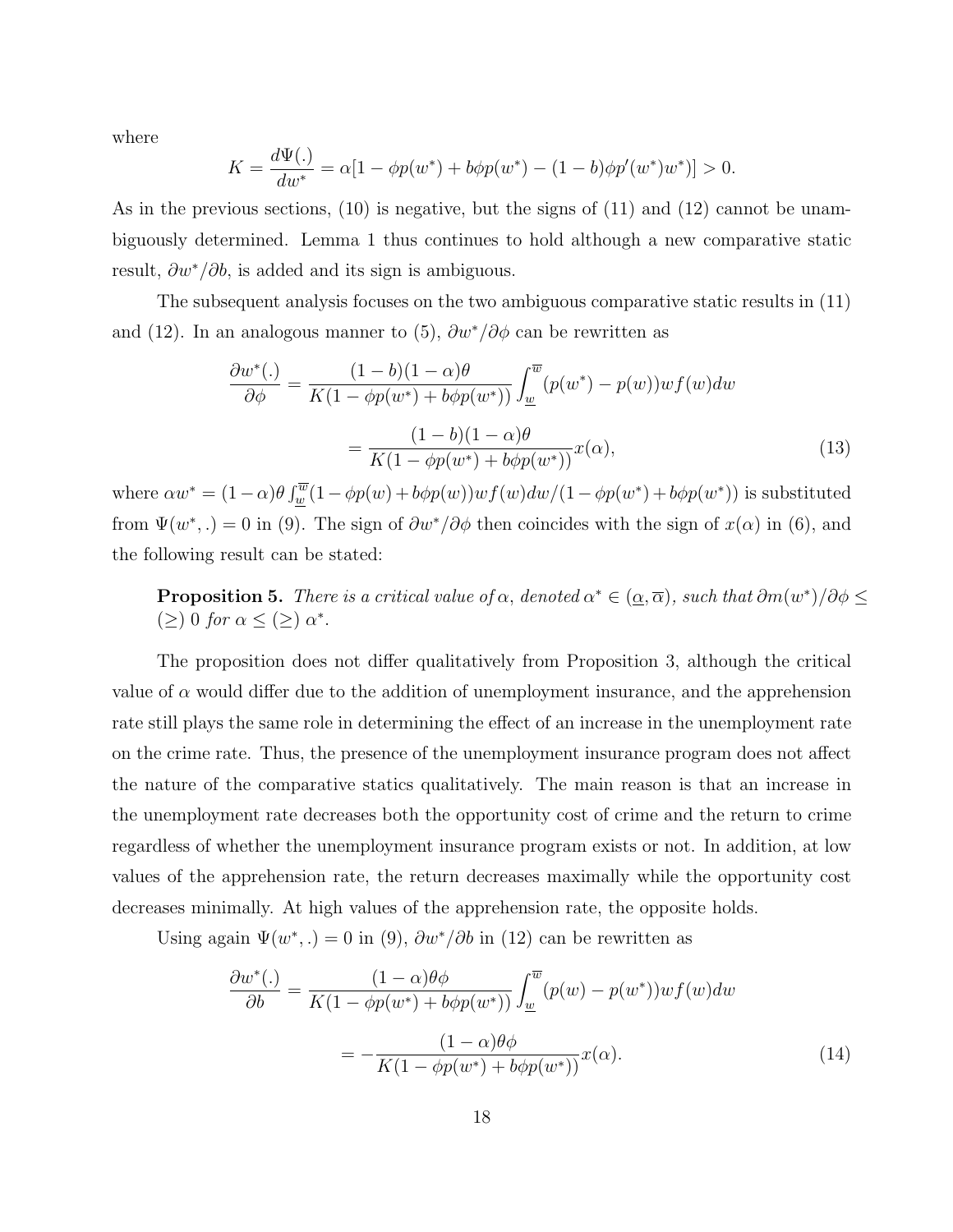The properties of  $x(\alpha)$  in (6) imply the following result:

## **Proposition 6.** There is a critical value of  $\alpha$ , denoted  $\alpha^{**} \in (\underline{\alpha}, \overline{\alpha})$ , such that  $\partial m(w^*)/\partial b$  $\geq (\leq) 0$  for  $\alpha \leq (\geq) \alpha^{**}.$

The proposition demonstrates that the effect of unemployment insurance benefits, measured by the replacement rate  $b$ , on the crime rate depends on the magnitude of the apprehension rate  $\alpha$ . The intuition of the result can be gained again by considering the effect of an increase in the replacement rate on the behavior of the critical individual with  $w^*$ . Since the opportunity cost of the critical individual to become a criminal is  $\alpha(1 - \phi p(w^*) + b\phi p(w^*)),$ an increase in b changes the critical individual's opportunity cost of crime by  $\alpha \phi p(w^*)w^*$ . The same increase in b changes the return to crime, the average income of all individuals, by  $(1-\alpha)\theta \int_{\underline{w}}^{\overline{w}} \phi p(w)wf(w)dw$ . At a very low level of apprehension rate, such as  $\alpha$  close to  $\underline{\alpha}$ , the expected return increases maximally due to a lower chance of being apprehended and due to the increased average income of all individuals. At the same time, the opportunity cost increases minimally. Thus, an increase in b in this case encourages crimes and  $\partial w^*/\partial b > 0$ . At a higher apprehension rate, the opposite holds, and an increase in the replacement rate discourages crimes and  $\partial w^*/\partial b < 0$ .

An implication is that unemployment insurance generosity does not necessarily discourage crimes. Rather, the effect of a generous benefit depends on the apprehension rate. With a high apprehension rate, a generous benefit is an effective measure to reduce crimes. However, with a low apprehension rate, a generous benefit increases crime. It is interesting to note that Burdett et al. (2003, 2004) also find, in a different model with job search, that the relationship between the replacement rate and the crime rate is complicated, depending on the parameter values of the model, and certainly is not monotonic.

Comparison of Proposition 6 and Proposition 5 reveals that the apprehension rate plays a key role in both Propositions but it has opposite effects. A low apprehension rate helps an increase in the replacement rate increase the crime rate in Proposition 6, but helps an increase in the unemployment rate decrease the crime rate in Proposition 5. This contrasting role of the apprehension rate simply comes from the observation that an increase in the replacement rate increases the return to crime while an increase in the unemployment rate decreases the return to crime. Since a low apprehension rate makes the return to crime larger, an increase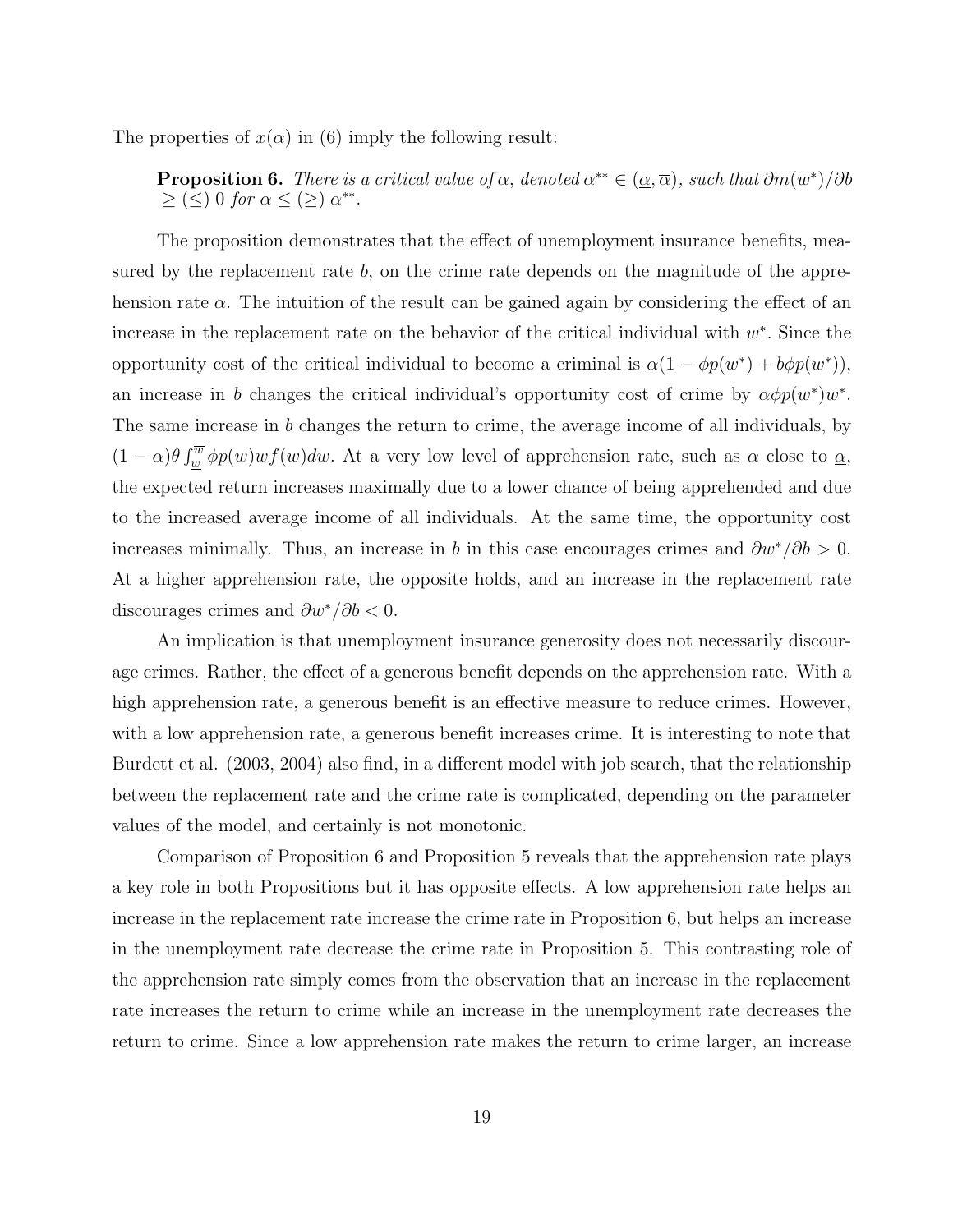in the replacement rate increases the return maximally and hence encourages crimes while an increase in the unemployment rate decreases the return maximally and hence discourages crimes at a low apprehension rate.

As for the choice of the apprehension rate  $\alpha$ , Proposition 4 continues to hold. The reason is that unemployment insurance increases expected income from  $(1 - \phi p(w))w$  to  $(1 - \phi p(w) + b\phi p(w))w$ . However, these income terms are independent of  $\alpha$ . The subsequent analysis focuses on another policy variable of interest, the replacement rate b.

Rather than comparing the levels of b chosen according to different objective functions, as in Section 6, this section discusses the difference between workers and criminals in terms of their choice of b. Such a discussion without a detailed analysis conserves space but still enables the comparison between a worker's choice of b and the efficient level, as the intuition of Proposition 4 suggested. A worker's choice of the replacement rate  $b$  maximizes

$$
u(w, m, \phi, \alpha, \theta, t, b) = (1 - t)y_u(w),
$$
  

$$
y_u(w) \equiv [1 - m(1 - \alpha)\theta](1 - \phi p(w) + b\phi p(w))w,
$$

where the tax rate  $t$  reads as

$$
t = \frac{bU}{E + bU},
$$
  

$$
U \equiv (1 - \alpha) \int_{\underline{w}}^{w^*} \phi p(w) w f(w) dw + \int_{w^*}^{\overline{w}} \phi p(w) w f(w) dw.
$$

 $\ddot{\phantom{0}}$ 

In the numerator of the tax rate, t, the cost of apprehension,  $m(w^*)c(\alpha)$ , should be added, but is omitted in order to focus on unemployment insurance. The first-order condition for an interior maximum of  $u(w,.)$  is

$$
\frac{du(w,.)}{db} = -\frac{dt}{db}y_u(w) + (1-t)\frac{dy_u(w)}{db} = 0,
$$
\n(15)

$$
\frac{dt}{db} = \frac{1}{(E + bU)^2} [EU + \alpha bw^* f(w^*) \frac{\partial w^*}{\partial b} (U(1 - \phi p(w^*)) - E\phi p(w^*))]
$$

$$
\frac{dy_u(w)}{db} = [\phi p(w)(1 - m(1 - \alpha)\theta) - (1 - \alpha)\theta f(w^*) \frac{\partial w^*}{\partial b} (1 - \phi p(w) + b\phi p(w))]w.
$$

Neither  $dt/db$  nor  $dy_u(w)/db$  can be signed, because  $\partial w^*/\partial b > (<$ ) 0 for  $\alpha < (>)$   $\alpha^{**}$ , as in Proposition 6. For the subsequent discussion, assume that  $dt/db > 0$ , in an analogous manner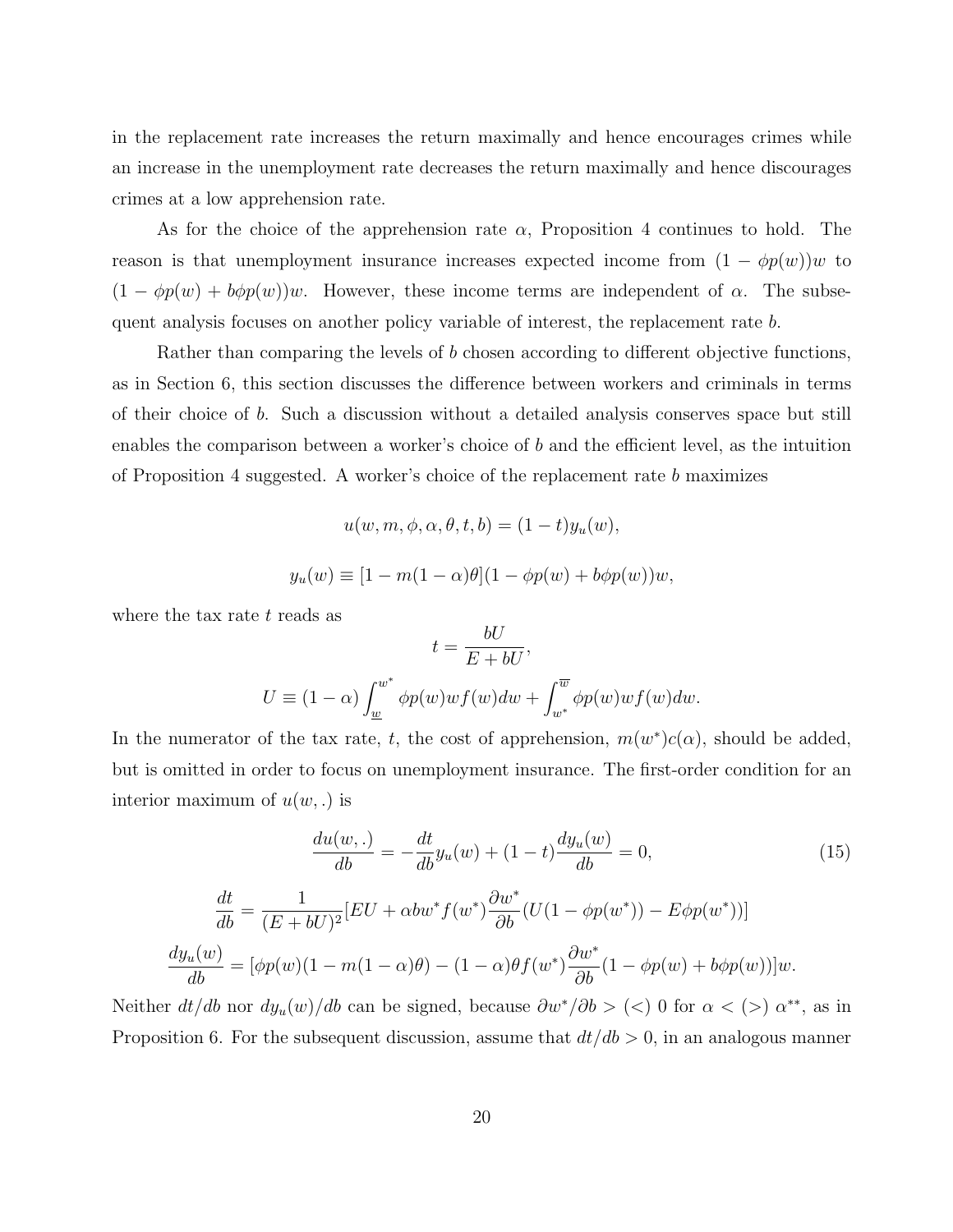to  $dt/d\alpha > 0$  in the previous section, so that  $dy_u(w)/db > 0$  at an interior solution.

A criminal's choice of b maximizes

$$
v(w, m, \phi, \alpha, \theta, t, b) = (1 - t)y_v(w)
$$

$$
y_v(w) \equiv (1 - \alpha)[(1 - m\theta)(1 - \phi p(w) + b\phi p(w))w + \theta \int_{\underline{w}}^{\overline{w}} (1 - \phi p(w) + b\phi p(w))w f(w)dw],
$$

and the first-order condition is

$$
\frac{dv(w,.)}{db} = -\frac{dt}{db}y_v(w) + (1-t)\frac{dy_v(w)}{db} = 0,
$$
\n
$$
\frac{dy_v(w)}{db} = (1-\alpha)[\phi p(w)(1-m\theta) - \theta f(w^*)\frac{\partial w^*}{\partial b}(1-\phi p(w) + b\phi p(w))]w + (1-\alpha)\theta \int_{\underline{w}}^{\overline{w}} \phi p(w)wf(w)dw.
$$
\n(16)

Comparing (15) and (16), the following result can be stated:

**Proposition 7.** If  $\alpha \leq \alpha^{**}$ ,  $b_v > b_u$  (A criminal desires a higher level of replacement rate than a worker).

The proof is in the appendix, and the intuition is discussed here.  $dy_v(w)/db$  in (16) differs from  $dy_u(w)/db$  in (15) in three respects. First, an increase in the replacement rate increases crimes due to  $\partial m(w)/\partial b > 0$  when  $\alpha < \alpha^{**}$ , and both workers and criminals lose more of their earned incomes. However, since workers earn more incomes than criminals, such an increase in the replacement rate hurts workers more than criminals. That is, the term,  $-(1-\alpha)\theta f(w^*)\frac{\partial w^*}{\partial b}(1-\phi p(w)+b\phi p(w))w < 0$ , is present in both  $dy_u(w)/db$  and  $dy_v(w)/db$ , but the term in  $dy_u(w)/db$  is larger in absolute value because  $(1 - \phi p(w) + b\phi p(w))w$  is larger for workers. Second, an increase in the replacement rate increases the return to crime, because a criminal steals income from everyone, and because an increase in b increases everyone's income. This effect of an increase in b is reflected in  $(1-\alpha)\theta \int_{w}^{\overline{w}} \phi p(w)wf(w)dw > 0$  of  $dy_v(w)/db$ while it is absent in  $dy_u(w)/db$ . These two effects make a criminal desire a higher replacement rate than a worker does. Third, an increase in b increases the disposable income of criminals and workers when unemployed, benefiting both workers and criminals. But it is ambiguous whether it benefits workers more or less than criminals, because the expected unemployment benefits,  $b\phi p(w)w$ , may be higher for workers or for criminals,<sup>13</sup> and because criminals can enjoy unemployment insurance benefits only when not apprehended. This ambiguity is reflected

<sup>&</sup>lt;sup>13</sup>w is higher for a worker, but  $p(w)$  is lower.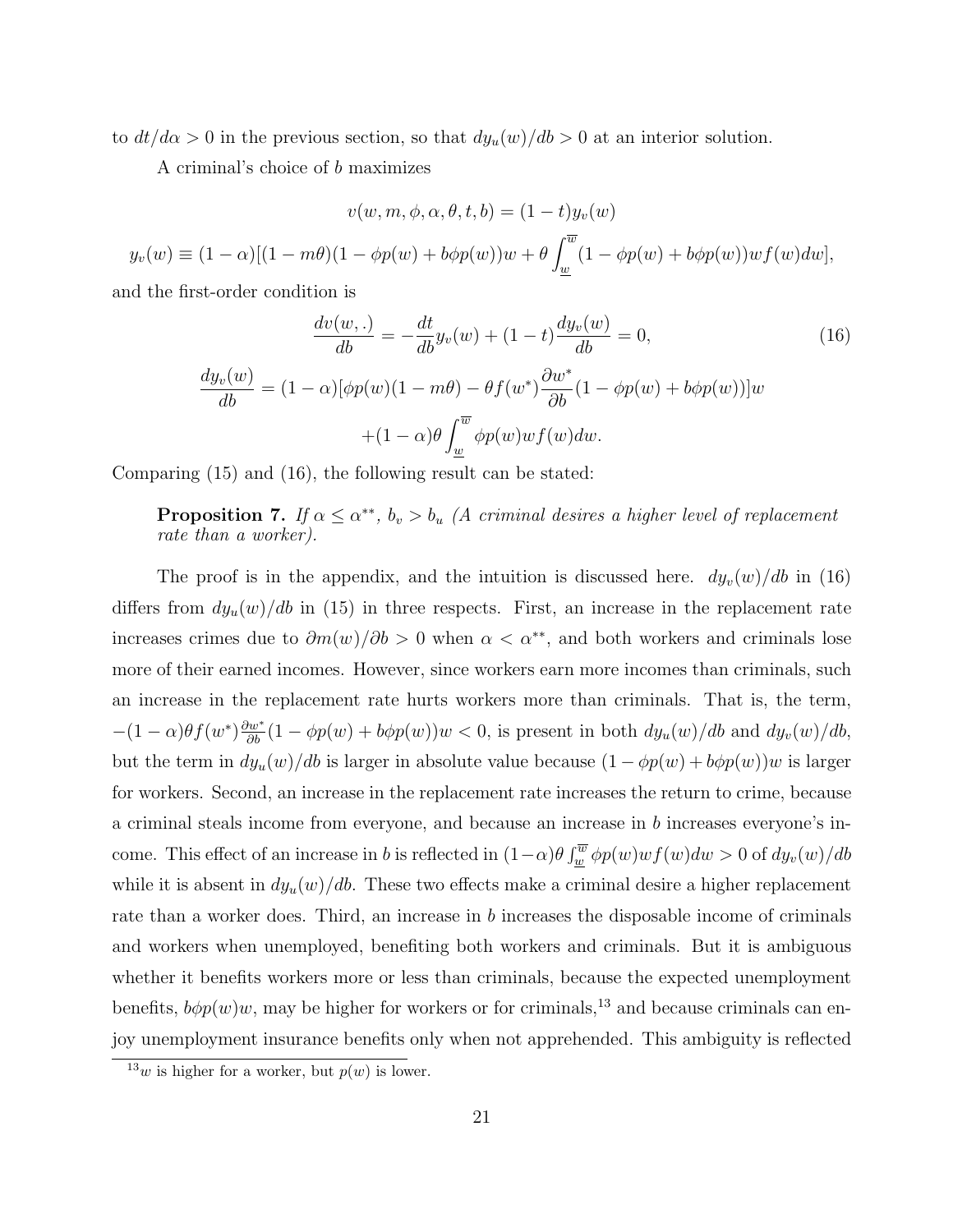in the ambiguous relationship between  $\phi p(\tilde w)\tilde w(1 - m(1 - \alpha)\theta)$  and  $(1 - \alpha)\phi p(\hat w)\hat w(1 - m\theta)$ with  $\tilde{w}$  and  $\hat{w}$  denoting a worker's wage and a criminal's wage, respectively. Despite this third ambiguous effect,  $dy_v(w)/db > dy_u(w)/db$  and criminals desire a higher replacement rate, because the first two effects turn out to outweigh the third ambiguous effect.

Contrary to the condition in the proposition, suppose that  $\alpha > \alpha^{**}$ , so that  $\partial w^* / \partial b < 0$ . In this case, the first effect above becomes positive,  $-(1-\alpha)\theta f(w^*)\frac{\partial w^*}{\partial b}(1-\phi p(w)+b\phi p(w))w >$ 0, and an increase in the replacement rate benefits both workers and criminals, because both workers and criminals can keep more of their earned incomes due to a lower crime rate. However, it benefits workers more, because a worker earns more income than a criminal. This first effect then makes a worker desire a higher replacement rate than a criminal. Thus, the first effect and the second effect work in opposite directions, making the relationship between  $b_v$ and  $b_u$  ambiguous.

Proposition 7 implies  $b_u < b_S$ , with  $b_S$  maximizing social welfare when the planner cares about workers and about criminals. As for the relationship between  $b_u$  and  $b_Q$ , with  $b_Q$  maximizing the utilities of workers, it depends on the magnitude of  $\alpha$ . As in Proposition 6, the planner wants to increase the number of workers by lowering the crime rate. Thus, the planner will decrease b and desire a lower level of b than a worker does when  $\alpha < \alpha^{**}$ , and the opposite holds when  $\alpha > \alpha^{**}$ .

## 8. Conclusion

The paper has analyzed the relationship between unemployment and crime, and the analysis has demonstrated that the relationship is in general ambiguous. More importantly, the relationship depends on the apprehension rate. This result suggests that the effect of unemployment on crime would vary with enforcement policies and legal systems that differ across jurisdictions and cultures. Thus, it appears to be useful to include the apprehension rate in empirical analysis of the issue to shed a light on empirical studies. Many studies have examined the effects of apprehension on crime (for example, Levitt (1998), Glaeser and Sacerdote (1999), Kelly (2000)), but researchers have rarely related the effects of unemployment on crime to the apprehension rate.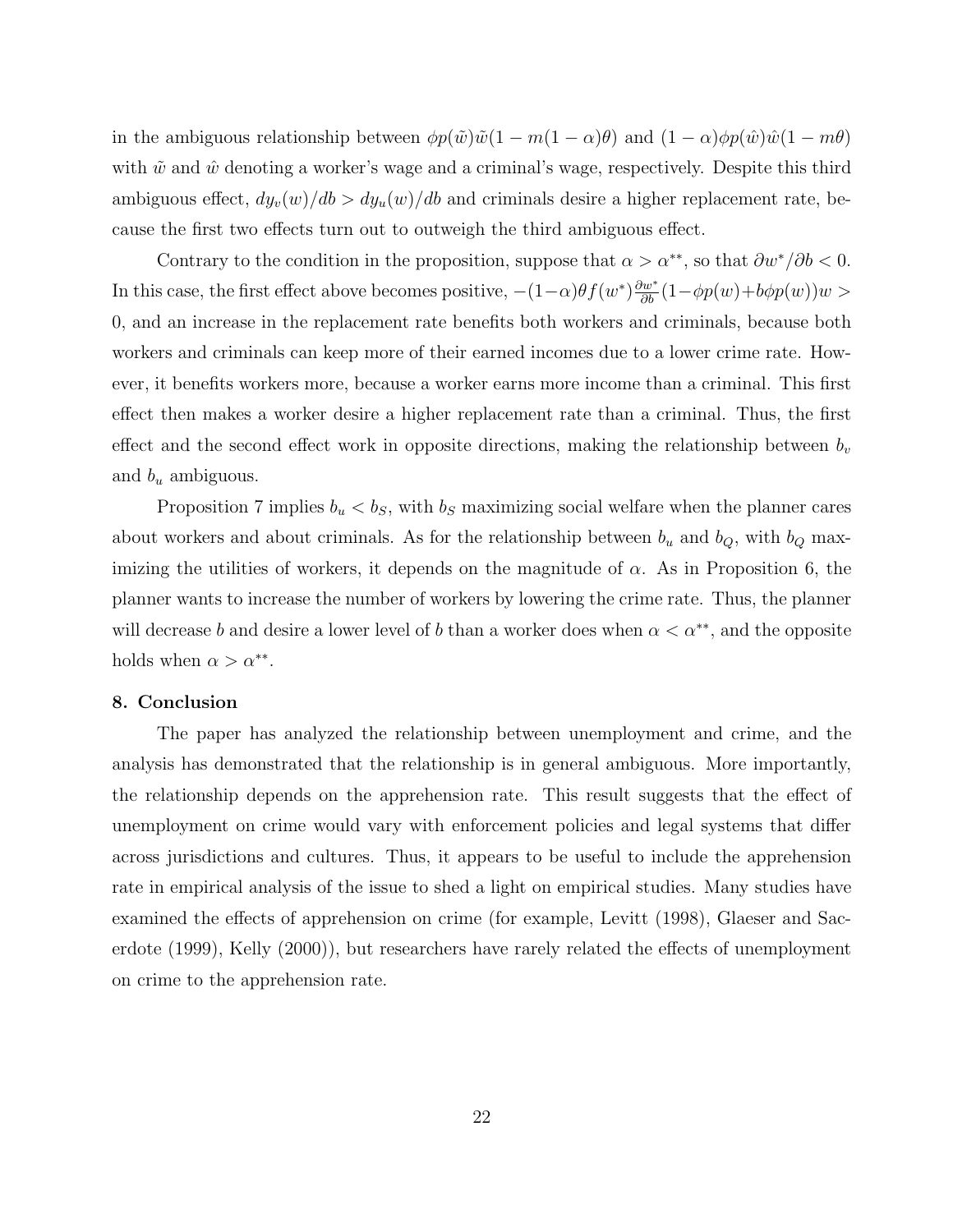## References

Ashenfelter, O. and Ham, J., 1979, Education, Unemployment and Earnings, Journal of Political Economy 87, S99-S116.

Becker, G., 1968, Crime and Punishment: An Economic Approach, Journal of Political Economy 73 (1968) 169-217.

Burdett, K., R. Lagos, and R. Wright, 2003, Crime, Inequality, and Unemployment, American Economic Review, 93, 1764-1777.

Burdett, K., R. Lagos, and R. Wright, 2004, An On-The-Job Search Model of Crime, Inequality, and Unemployment, International Economic Review, 45, 681-706.

Cantor, D., and Land, K., 1985, Unemployment and Crime Rates in the Post-World War II United States: A Theoretical and Empirical Analysis, American Sociological Review, 50, 317-332.

Cohen, A., and Felson, M., 1979, Social Change and Crime Rate Trends: A Routine Activity Approach, American Sociological Review, 44, 588-607.

Cook, P., 2008, Assessing Urban Crime And Its Control: An Overview, NBER Working Paper, NO 13781.

Ehrlich, I., 1973, Participation in Illegitimate Activities: A Theoretical and Empirical Investigation, Journal of Political Economy, 81, 521-565.

Engelhardt, B., Rocheteau, G., and Rupert, P., 2008, Crime and the Labor Market: A Search Model with Optimal Contracts, Journal of Public Economics, 92, 1876-1891.

Entorf, H., and Spengler, H., 2000, Socioeconomic and Economic Factors of Crime in Germany: Evidence form Panel Data of the Germany States, International Review of Law and Economics, 20, 75-106.

Freeman, R., 1999, The Economics of, in Handbook of Labor Economics, Vol. 3, (chapter 52 in O. Ashenfelter and D. Card (Eds.), Elsevier Science.

Freeman, R., "Why do so many young American men commit crimes and what might we do about it?" Journal of Economic Perspectives 10, 1996, 25-42.

Glaeser, E., and Sacerdote, B., 1999, Why Is There More Crime in Cities, Journal of Political Economy, 107, S225-S258.

Grogger, J., "The Effect of Arrests on the Employment and Earnings of Young Men," Quarterly Journal of Economics, 110, 1995, 51-71.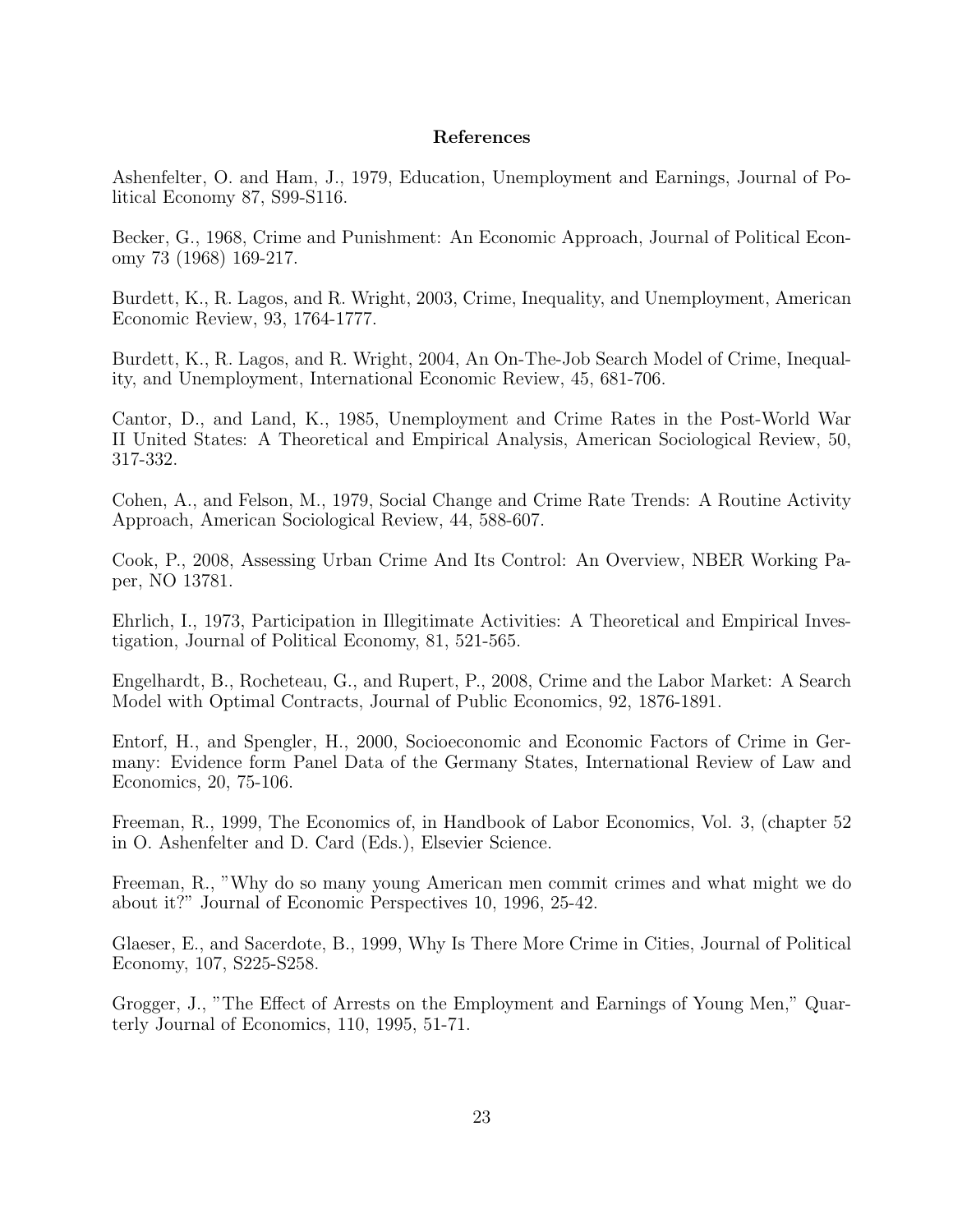Gould, E., Weinberg, B., and Mustard, D., 2002, Crime Rates and Local Labor Market Opportunities in the United States: 1979-1997, Review of Economics and Statistics, 84, 45-61.

Huang, C. C, D. Laing, and P. Wang, 2004, Crime and Poverty: A Search-Theoretic Approach, International Economic Review, 45, 909-938.

Imrohoroglu, A., Merlo, A., and Rupert, P., 2000, On the Political Economy of Income Redistribution and Crime, International Economic Review, 41, 1-25.

Imrohoroglu<sup>i</sup>, A., Merlo, A., and Rupert, P., 2004, What Accounts for the Decline in Crime?, International Economic Review, 45, 707-729.

Jackman, R., Layard, R., and Nickell, S., 1991, Unemployment: Macro-economic Performance and the Labour Market (Oxford, Oxford University Press).

Kelly, M., 2000, Inequality and Crime, Review of Economics and Statistics, 82, 530-539.

Kiefer, N. M., 1985, Evidence on the Role of Education in Labor Turnover, Journal of Human Resources, 20, 445-452.

Levitt, S., 1996, The Effect of Prison Population Size on Crime Rates: Evidence from Prison Overcrowding Litigation, Quarterly Journal of Economics, 111, 319-352

Levitt, S., 1998, Why Do Increased Arrest Rates Appear to Reduce Crime: Deterrence, Incapacitation, or Measurement Error?, Economic Inquiry, 36, 353-372.

Long, S., and Witte, A., 1981, Current Economic Trends: Implications for Crime and Criminal Justice, 69-143 in K. Wright (Ed.), Crime and Criminal Justice in a Declining Economy. Cambridge, MA: Oelgeschlager, Gunn Hain.

Martin, J., 1996, Measures of Replacement Rates for the Purpose of International Comparisons: A Note, OECD Economic Studies, 2,99-115.

McKenna, C., 1996, Education and the Distribution of Unemployment, European Journal of Political Economy, 12, 113-132.

Nickell, S., 1979, Education and Lifetime Patterns of Unemployment, Journal of Political Economy, 87, S117-S131.

Persson, M., and C. H. Siven, 2007, The Becker Paradox and Type I versus Type II Errors in the Economic of Crime, International Economic Review, 48, 211-233.

Raphael, S., and Winter-Ebmer, R., 2001, Identifying the Effects of Unemployment on Crime, Journal of Law and Economics, 44, 259-283.

Roland, G., and T. Verdier, Law Enforcement and Transition, European Economic Review, 47, 669 - 685.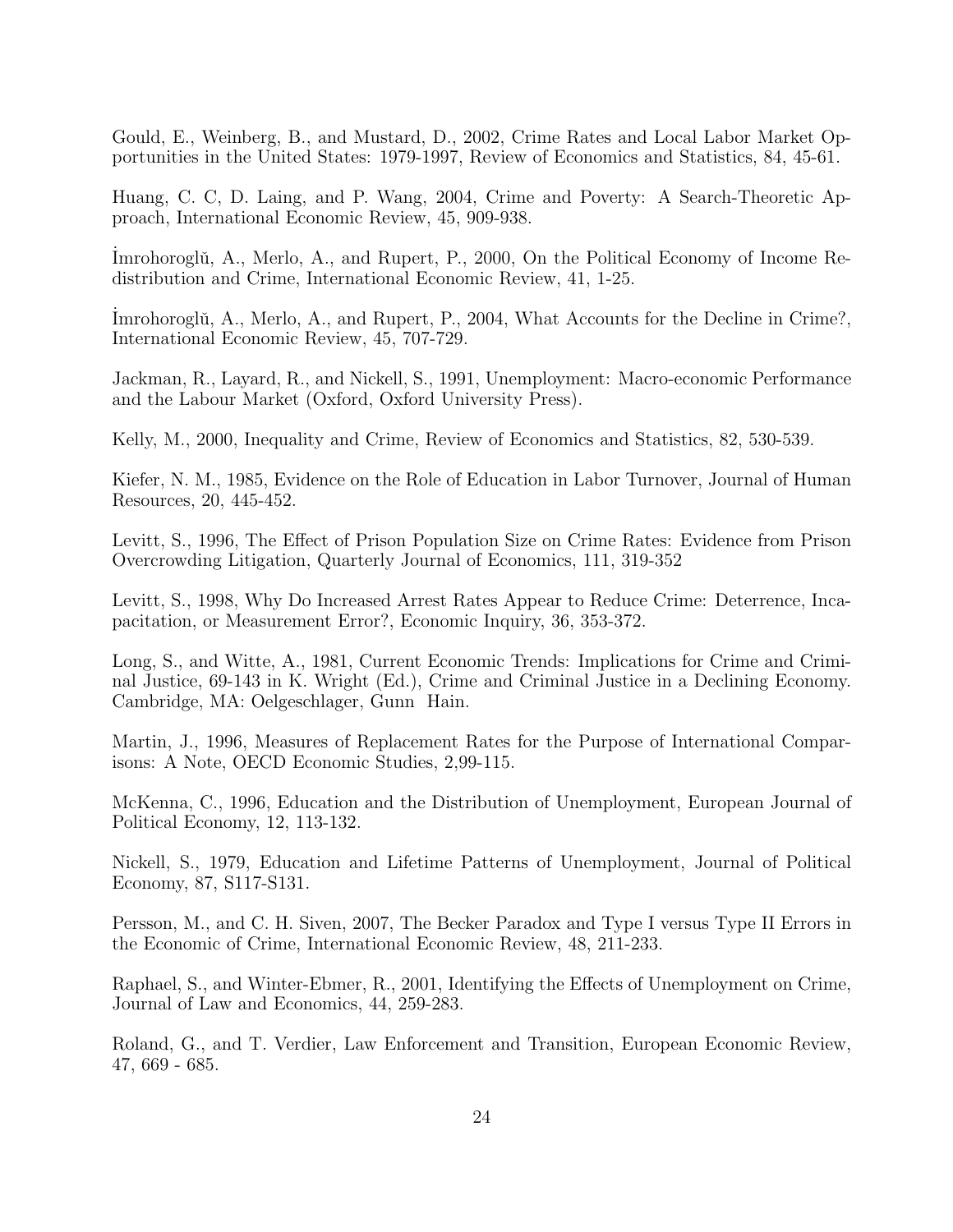Verdier, T., and Zenou, Y., 2004, Racial Beliefs, Location, and the Cause of Crime, International Economic Review, 45, 731-760.

Witte, A., and Tauchen, H., "work and Crime: An Exploration Using Panel Data," Public Finance, 49, 1994, 155-167.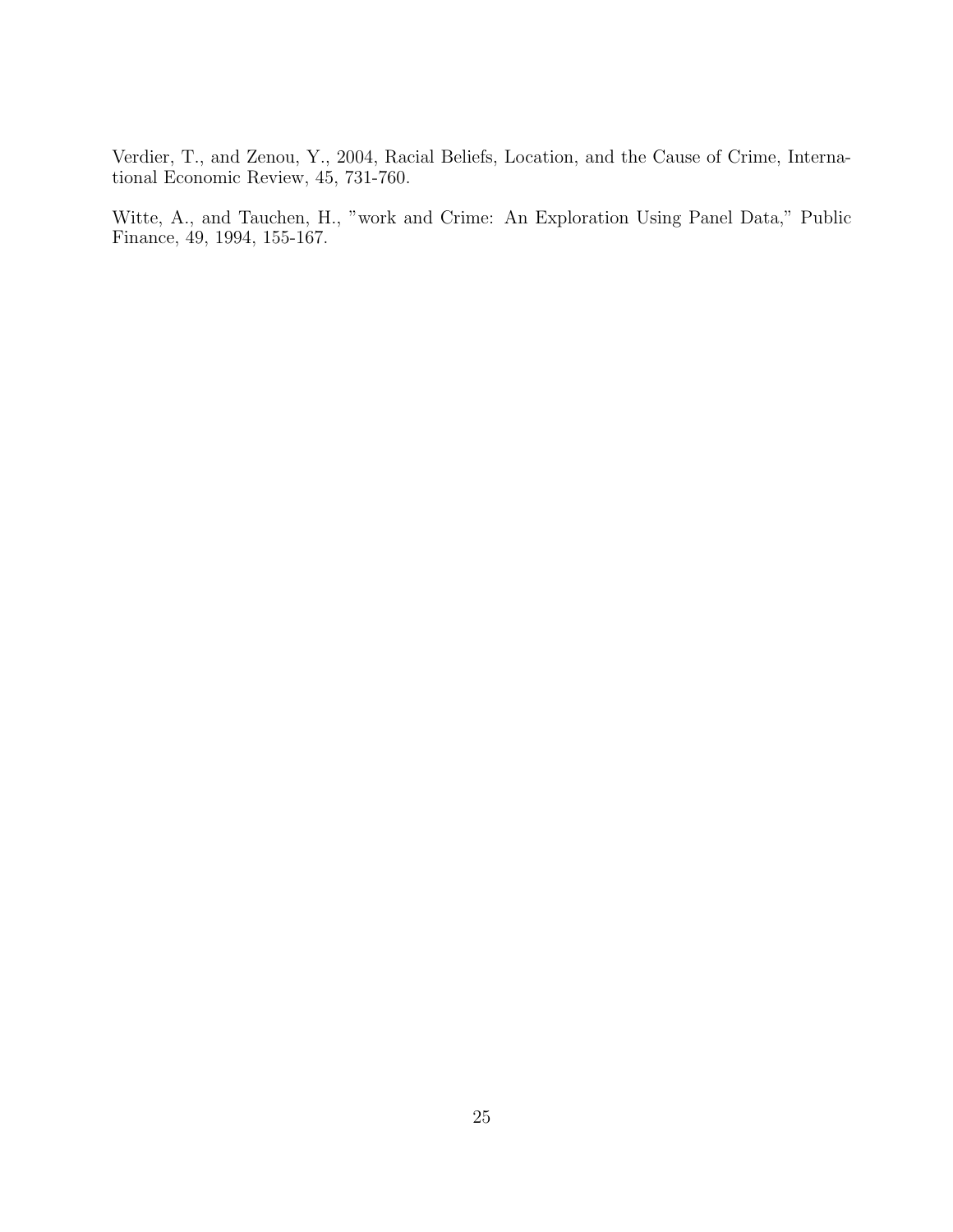## Appendix

#### proof of Proposition 4.

Using the expressions for  $dE/d\alpha$  and  $dy_u(w)/d\alpha$ , it can be shown that  $-\frac{dy_u(w)}{d\alpha}E + y_u(w)\frac{dE}{d\alpha}$ dα has the same sign as

$$
-E\theta m - [1 - m(1 - \alpha)\theta] \int_{\underline{w}}^{w^*} (1 - \phi p(w)) w f(w) dw
$$

$$
+ f(w^*) \frac{\partial w^*}{\partial \alpha} [E\theta(1 - \alpha) - (1 - m(1 - \alpha)\theta)\alpha(1 - \phi p(w^*))w^*],
$$

because both  $y_u(w)$  and  $dy_u(w)/d\alpha$  include a factor of  $(1 - \phi p(w))w$  and the factor can be dropped without affecting the sign. The first line is obviously negative. Given that  $\partial w^*/\partial \alpha$ 0, the second line is also negative, because the terms in the squared brackets turn out to be positive as follows. E can be rewritten as

$$
E = \int_{\underline{w}}^{\overline{w}} (1 - \phi p(w)) w f(w) dw - \alpha \int_{\underline{w}}^{w^*} (1 - \phi p(w)) w f(w) dw.
$$

By the definition of w<sup>\*</sup> in (2),  $E(1-\alpha)\theta$  can be rewritten as

$$
E(1 - \alpha)\theta = \alpha(1 - \phi p(w^*))w^* - (1 - \alpha)\theta\alpha \int_{\underline{w}}^{w^*} (1 - \phi p(w))w f(w)dw
$$
  
>  $\alpha(1 - \phi p(w^*))w^* - (1 - \alpha)\theta\alpha F(w^*)(1 - \phi p(w^*))w^*$   
=  $\alpha(1 - \phi p(w^*))w^* - (1 - \alpha)\theta\alpha m(1 - \phi p(w^*))w^*$   
=  $[1 - m(1 - \alpha)\theta]\alpha(1 - \phi p(w^*))w^*,$ 

where the inequality follows because  $(1 - \phi p(w))w$  increases in w, and the next equality uses  $F(w^*) = m(w^*) = m$  by the definition of m. Thus,  $E\theta(1-\alpha) - (1-m(1-\alpha)\theta)\alpha(1-\alpha)$  $\phi p(w^*))w^* > 0$ , as claimed.

## proof of Proposition 7.

Substitution of  $dt/db = (1-t)(dy_u(w)/db)/y_u(w)$  into (16) from (15) gives

$$
\frac{dv(w,.)}{db}|_{b=b_u} = -\frac{dt}{db}y_v(w) + (1-t)\frac{dy_v(w)}{db}
$$

$$
= -\frac{1-t}{y_u(w)}\frac{dy_u(w)}{db}y_v(w) + (1-t)\frac{dy_v(w)}{db},
$$

which has the same sign as

$$
B = -y_v(w)\frac{dy_u(w)}{db} + \frac{dy_v(w)}{db}y_u(w)
$$

$$
= -[(1-\alpha)(1-m\theta)(1-\phi p(\hat{w})+b\phi p(\hat{w}))\hat{w} + (1-\alpha)\theta \int_{\underline{w}}^{\overline{w}} (1-\phi p(w)+b\phi p(w))wf(w)dw]
$$